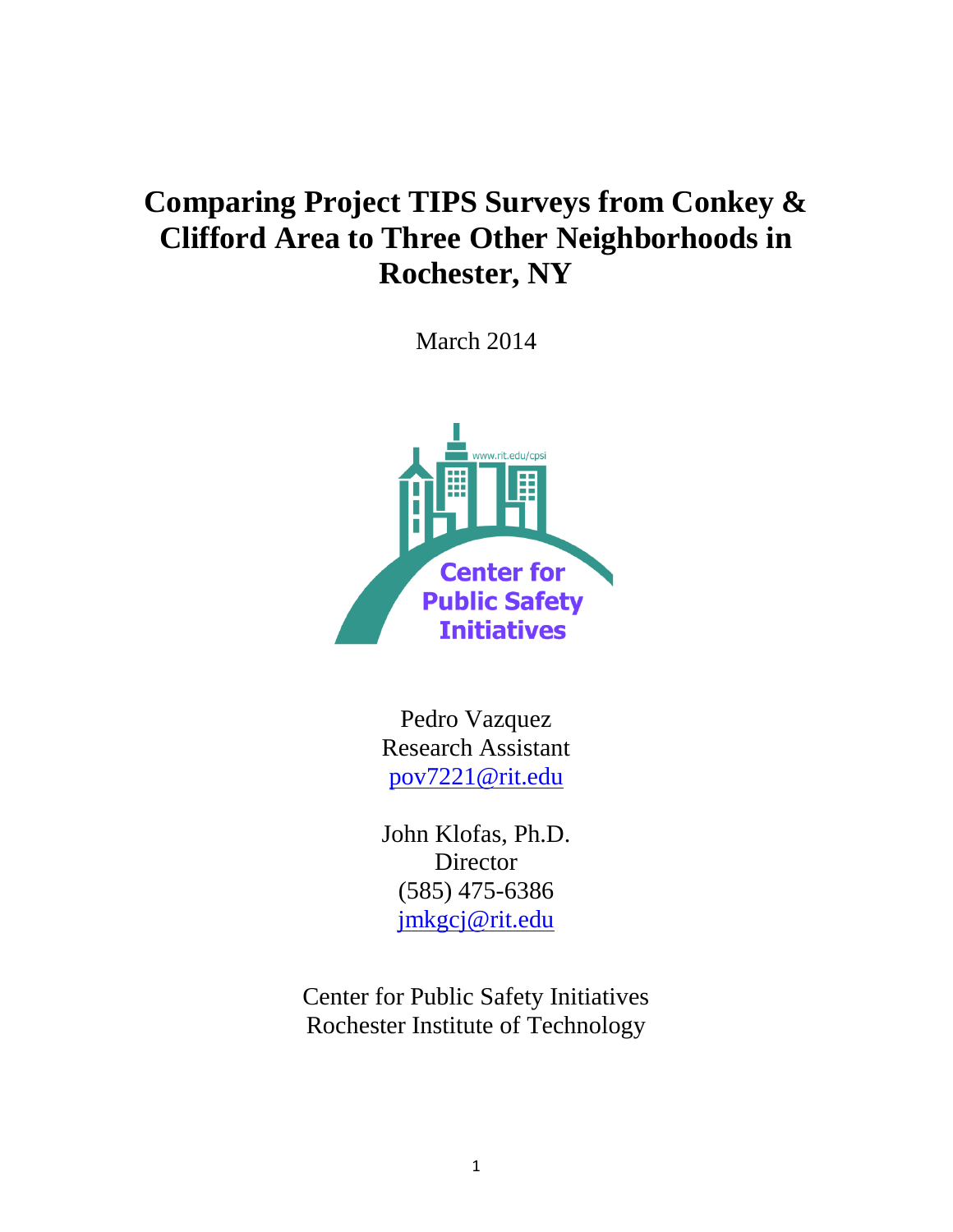### **Summary**

By comparing responses to surveys from four different neighborhoods in Rochester, NY, this paper shows the unique concerns and circumstances residents in the Conkey and Clifford neighborhood face. Respondents from Conkey and Clifford felt more positively about the people in their neighborhood than they did about the neighborhood itself, but Conkey and Clifford respondents felt more negatively about their neighborhood and neighbors than any other neighborhood surveyed. Conkey and Clifford experiences a higher turnover of residents than other neighborhoods, with people living in the neighborhood for less time than in other places. Many of the concerns listed by residents were related to the open-air marijuana market that has been identified in the area, and this was unique to this neighborhood. Finally, we discuss some ways that these issues could be addressed by policy or initiatives in the area.

### **Introduction**

This paper presents data from the survey that was conducted in the Conkey and Clifford neighborhood (see Appendix A) and from Project TIPS surveys that were conducted in the Parkside Avenue, Jefferson Avenue, and Clinton Avenue neighborhoods. The TIPS (Trust, Information, Programs, and Services) initiative is coordinated by the City of Rochester and uses a survey to obtain information from residents in the given neighborhood that is surveyed. For the purpose of this study, a supplemental survey using two adjective checklists was attached to the TIPS survey (see Appendix B). The supplemental survey questions consisted of negative and positive adjectives that are used to obtain information about the resident's feelings or attitudes toward their neighborhood and neighbors.

Residents were also asked on the TIPS survey how long they lived in the neighborhood, whether they rented or owned their home, and to list three features they liked and disliked about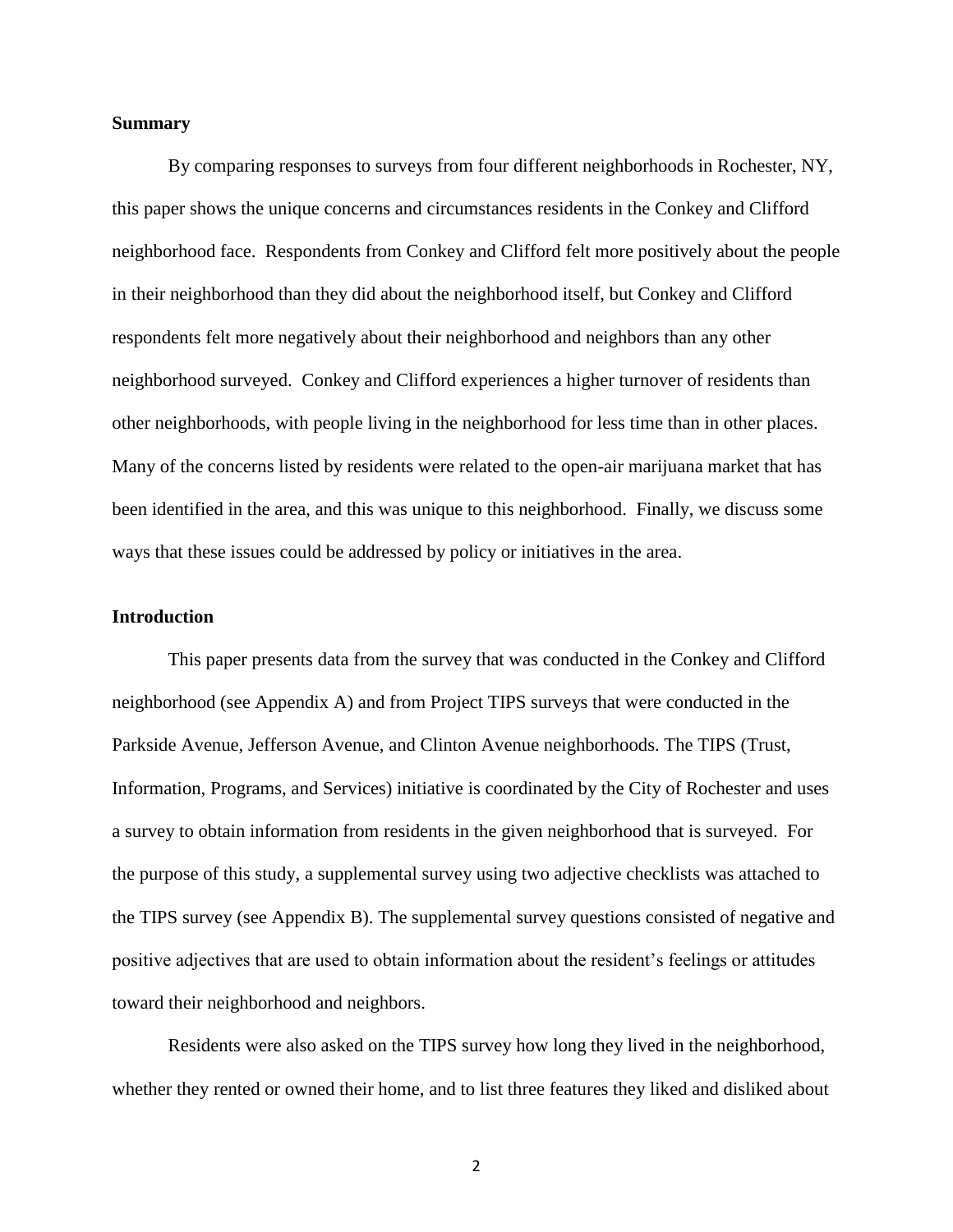their neighborhood. The survey was conducted door-to-door during the afternoon, so the resulting samples are not random and may not be representative of the neighborhood as a whole. Despite the somewhat small number of residents surveyed in each neighborhood, the resulting analysis should give valuable insight into the numerous issues within the neighborhoods.

The overall objective of this paper is to compare the Conkey and Clifford neighborhood with the other three neighborhoods surveyed to consider the impact the open-air marijuana market has had in the Conkey and Clifford Ave neighborhood compared to the other three neighborhoods. The paper also discusses the overall issues within these neighborhoods.

### **Neighborhood Characteristics**

The neighborhoods chosen for this study have similarly high rates of poverty and minority residents. They were chosen because the T.I.P.S (see other CPSI TIPS papers) project was already having their events in these areas. First, we look at information about these neighborhoods from the United States Census Bureau and the Federal Financial Institutions Council. To obtain a good representation of the areas, data is collected at the census tract level to most closely match neighborhood boundaries.

Even when using the census tracts for the neighborhoods, we still have to take into account that the census tracts embody a larger area than that of the area surveyed. Also, some neighborhoods must be represented by one or more census tract numbers. For example, Conkey and Clifford Ave neighborhood is represented by two, whereas Jefferson Ave neighborhood is represented by three. To estimate the information for studied neighborhoods, the information from each census tract for the given area was added up and then divided by the number of individual census tracts. For example, Conkey and Clifford neighborhood covers two census tracts (39 and 50). To get the average of household incomes, we added up both households'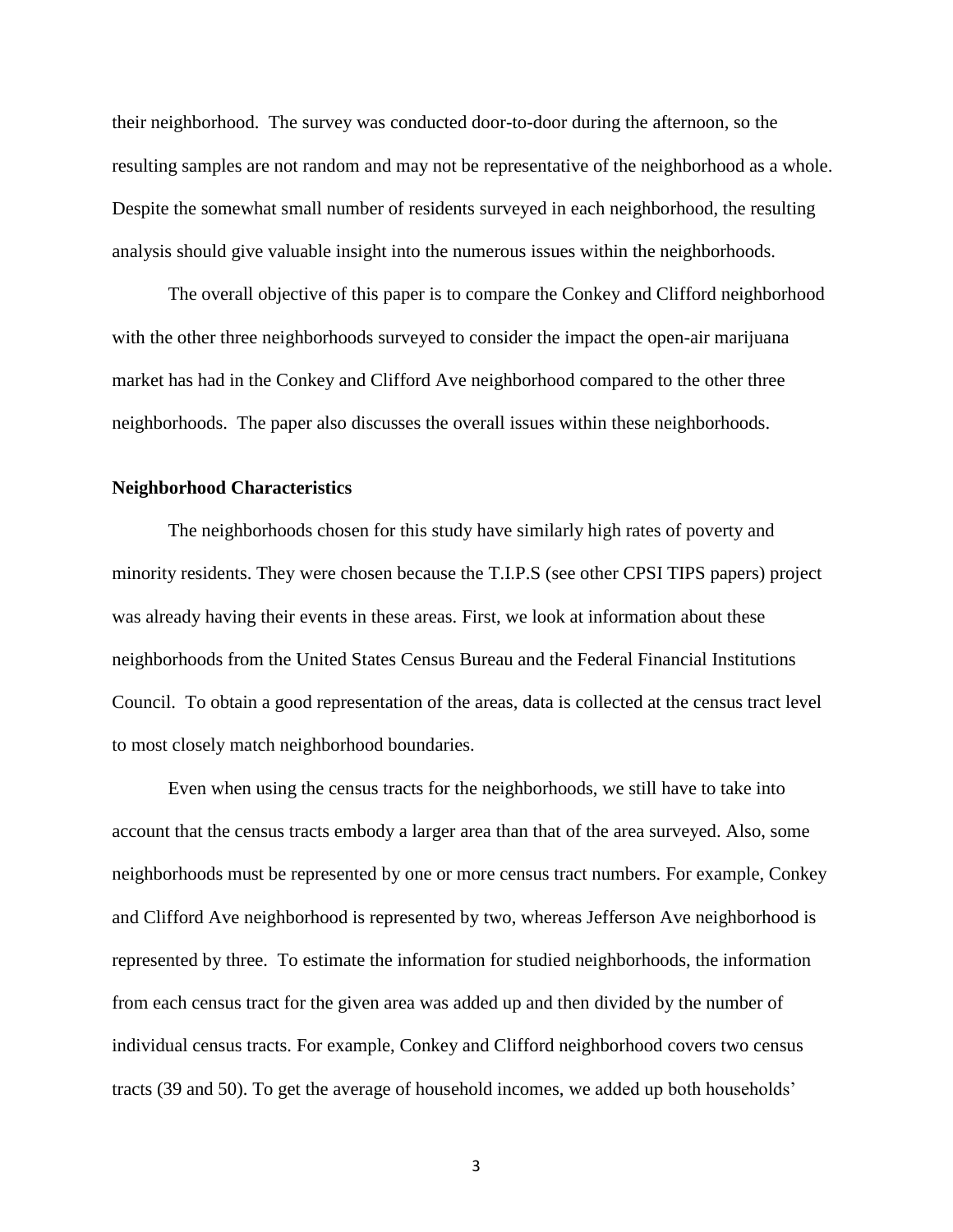incomes from census tracts 39 and 50 and then divided by 2.

(**Example**: (Household income: \$25,657 (CT-39) + \$15,426 (CT-50) = \$41,083/2= 20,541 avg.)

The results of this analysis are shown in the charts below. As shown, the unemployment rate in the Conkey Clifford area is higher than the other neighborhoods (16%), as is the poverty rate (46%). Overall, each of these neighborhoods shows some concerns, but some show more challenges than others.

## **Neighborhood Characteristics Charts**

## **Conkey & Clifford Ave Neighborhood Characterizes (Tract #'s 39 & 50)**

Reported by FFIEC 2013: Population: 3819 Minority Population: 3535 Below Poverty line: 45.68%

Reported by United States Census Bureau 2011: Household Income: 20,541 Educational levels: High School or Higher: 55.3% Bachelor's degree or Higher: 8.15% Unemployment:  $16.1\%$ 

## **Clinton Ave Neighborhood Characterizes (Tract #'s 7, 13, & 92)**

Reported by FFIEC 2013: Population: 5233 Minority Population: 5046 Below Poverty line: 37.85%

Reported by United States Census Bureau 2011: Household Income: 18,878 Educational levels: High School or Higher: 55.2% Bachelor's degree or Higher: 7% Unemployment: 10.5%

## **Parkside Ave Neighborhood Characterizes (Tract #'s 57 & 58)**

Reported by FFIEC 2013: Population: 5913 Minority Population: 4716 Below Poverty line: 42.6%

Reported by United States Census Bureau 2011: Household Income: 27,950 Educational levels: High School or Higher: 73.2% Bachelor's degree or Higher: 13% Unemployment: 7.2%

## **Jefferson Ave Neighborhood Characterizes (Tract #'s 66, 64, & 27)**

Reported by FFIEC 2013: Population: 5991 Minority Population: 5831 Below Poverty line: 35.2%

Reported by United States Census Bureau 2000: Household income: 24,348 Educational levels: High School or Higher: 67.9% Bachelor's degree or Higher: 9.7% Unemployment: 8.9%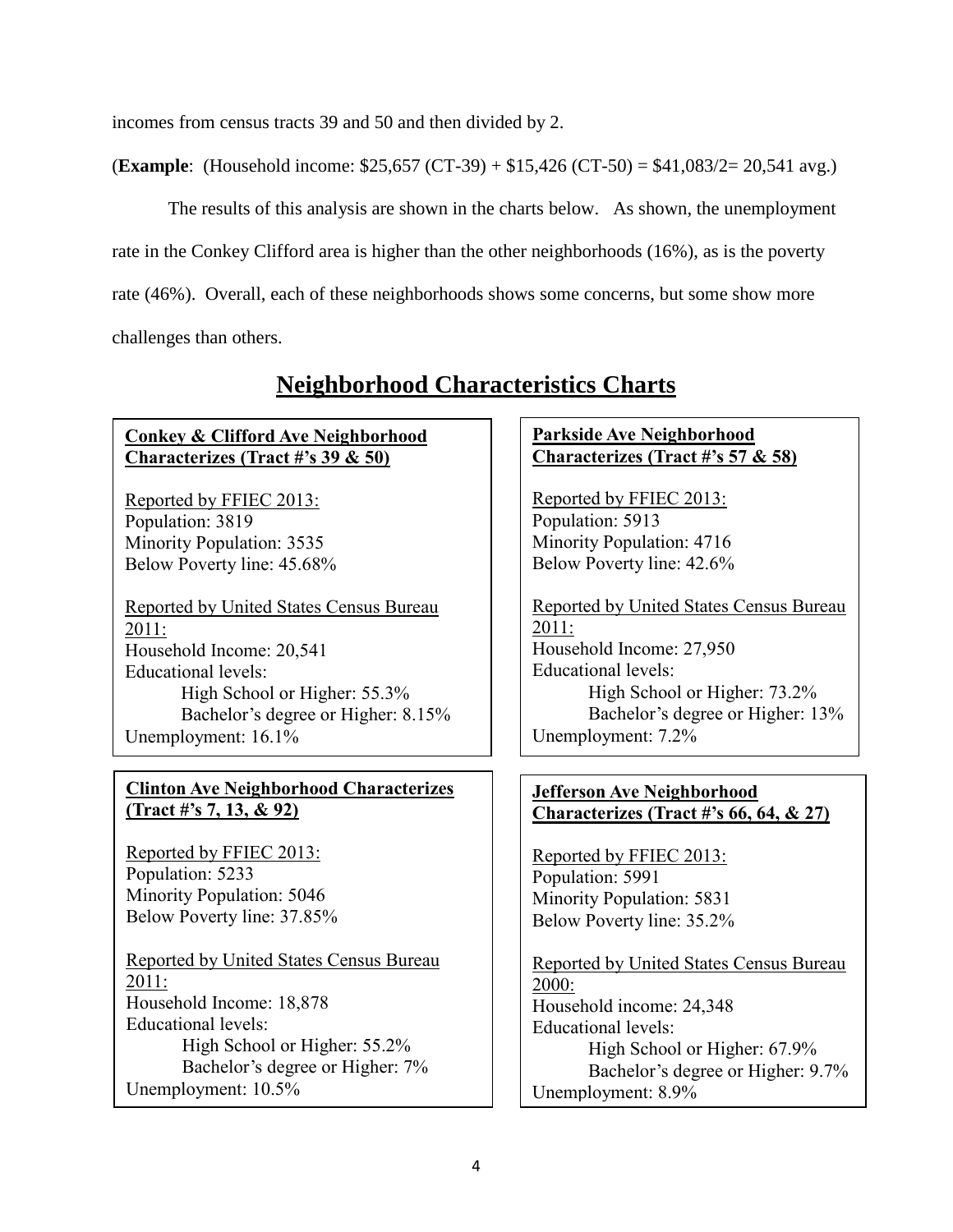### **TIPS Results: Household Status**

On the TIPS survey, residents in each neighborhood were asked how long they have lived in the neighborhood. In total across all neighborhoods, 250 residents were surveyed. Just under half of those surveyed lived in their neighborhood for 5 years or less. Under a quarter (20.8%) lived in their neighborhood for 21 years or more. Across the city, then, there are high rates of residential turnover in these neighborhoods.

Figure 1 below shows the number of years residents have lived in each of the neighborhoods. Out of the 42 residents surveyed in the Conkey and Clifford neighborhood, 40.5% reported living in the neighborhood for 3 to 5 years, and 7.1% reported living in the 31 years or more. Overall, this illustrates that out of all these neighborhoods, Conkey and Clifford shows a higher number of residents living in the neighborhood for less than 10 years. This can indicate a high turnover among neighbors and lower neighborhood stability in the Conkey and Clifford neighborhood than other neighborhoods surveyed. Since this area has been identified as

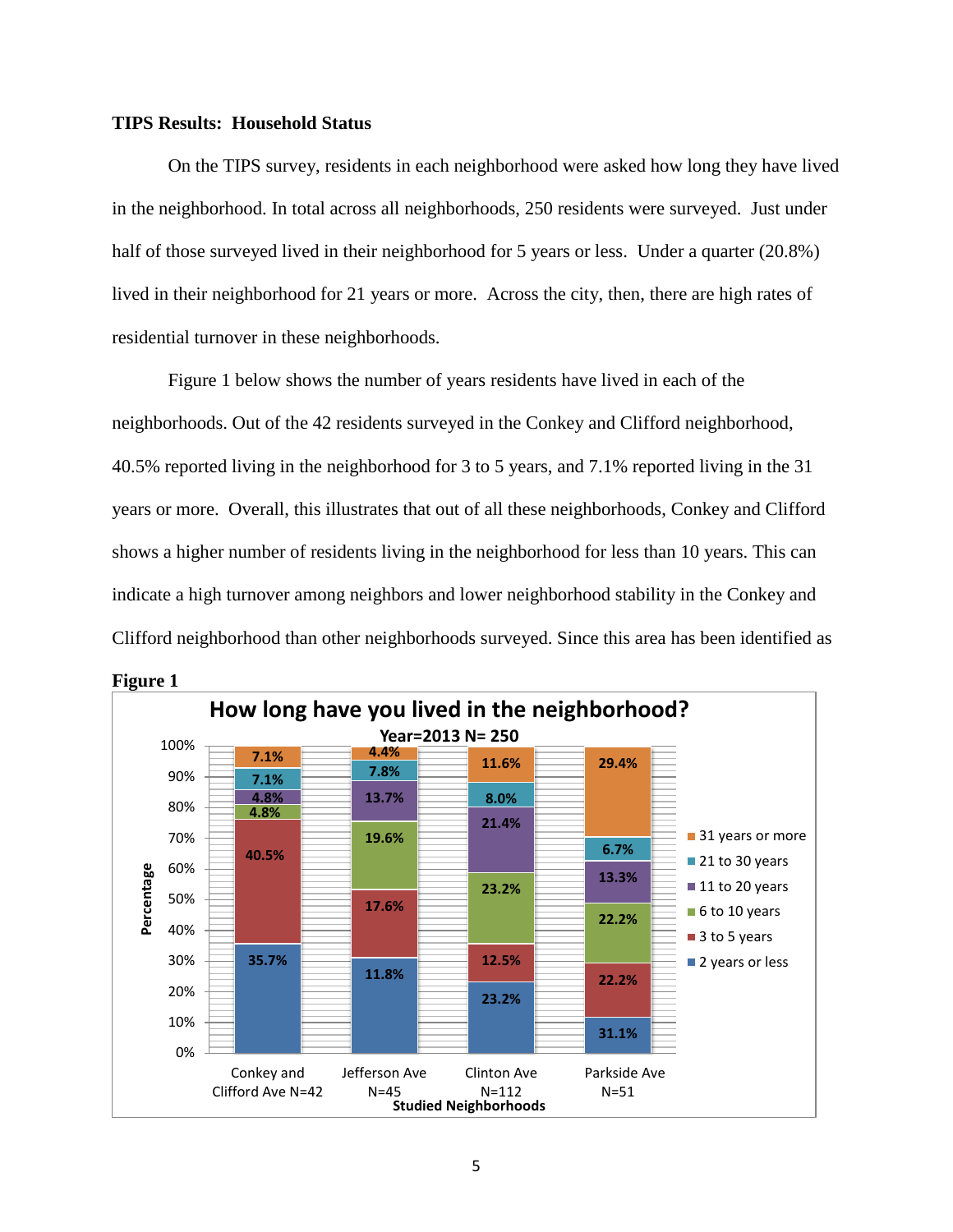having an open-air marijuana market, it is possible that the market is influencing the turnover among residents or alternately that such markets exist more comfortably in such neighborhoods . The Parkside Ave. neighborhood seems to have the lowest turnover of neighbors and highest neighborhood stability, followed by the Jefferson Ave. neighborhood. Clinton Ave., which is Conkey and Clifford Ave.'s neighbor, also has a lower turnover among neighbors than Conkey and Clifford Ave.

Combining all residents surveyed in all four neighborhoods, 63.45% reported that they rented their home, and the remaining 36.6% reported that they owned their home (n=238). A low percentage of resident home owners is often associated with a high turnover of neighbors and lower neighborhood stability and could demonstrate a challenge during times when community cohesion is needed.

Figure 2 shows the percentage of residents who reported renting or owning their home, broken down by neighborhoods. In the Conkey and Clifford neighborhood, more than three quarters rented their home, with the rest owning. In the Clinton Ave neighborhood, less than three quarters rented, while more than a quarter owned their homes. In both the Jefferson Ave and Parkside Ave. neighborhoods, about half of respondents own their homes.



**Figure 2**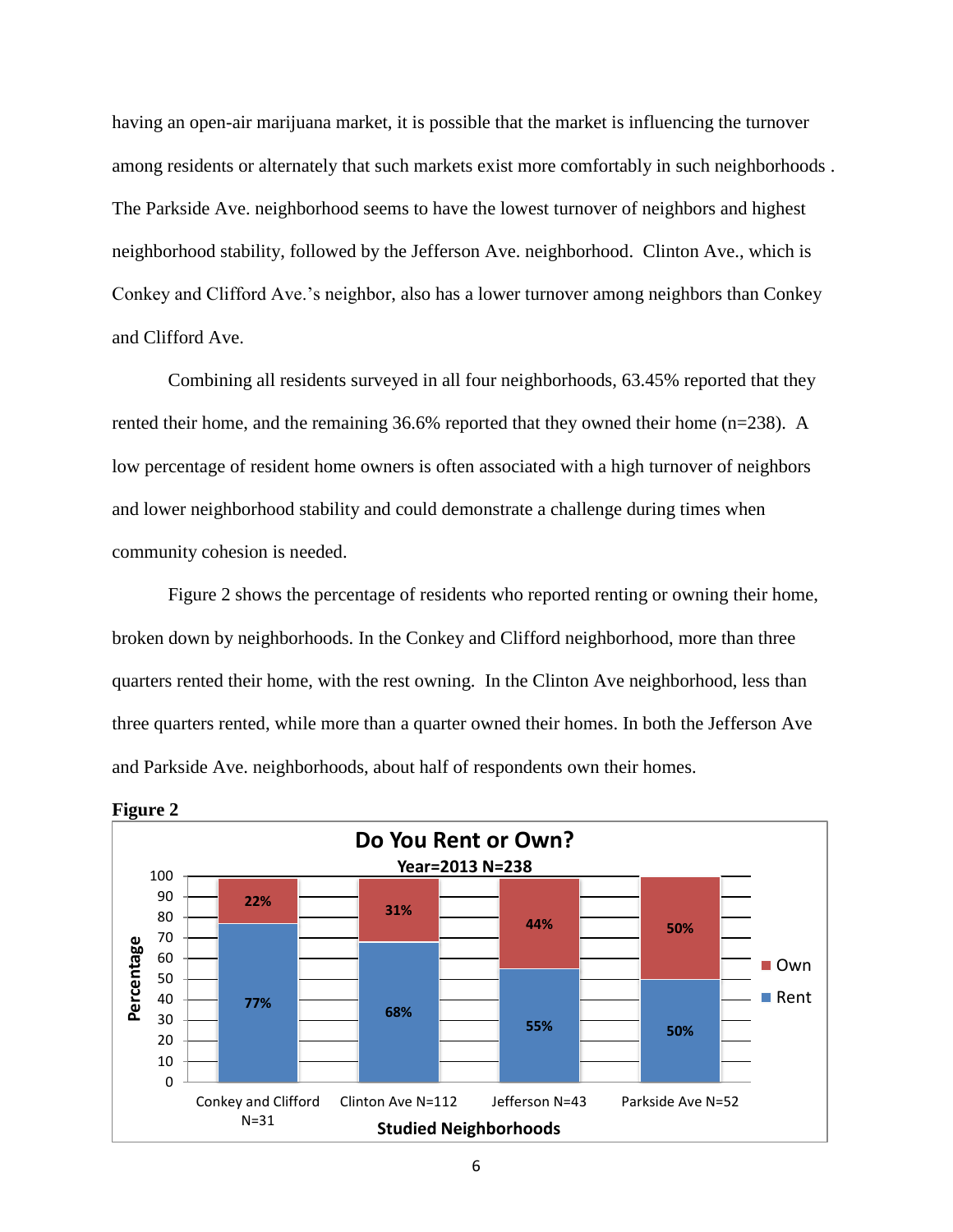In summary, there is lower number of reported home owners in the Conkey and Clifford Ave. neighborhood. This is often associated with a high turnover of neighbors and lower neighborhood stability, which may be a cause or effect of the area's open-air marijuana market.

### **Descriptions of the Neighborhoods**

The residents of all four neighborhoods were also asked to circle adjectives on a list to describe their neighborhoods and the people in their neighborhoods. These types of questions are called adjective checklists and provide insight into respondents' complex feelings about a topic. Here, we compare the results from the Conkey and Clifford neighborhood to the results from all three other neighborhoods combined (Jefferson Ave., Clinton Ave., and Parkside Ave.). Figures 3 through 6 show the percentage of respondents from either the Conkey and Clifford neighborhood or from the other three neighborhoods combined that chose each word.

Figures 3 and 4 show which adjectives respondents circled to describe the neighborhoods. These demonstrate that the residents in all these neighborhoods have a more negative view of their neighborhoods than a positive view, since a higher percentage of respondents circled negative words compared to positive. Responses from the Conkey and Clifford neighborhood followed mostly the same pattern as the other neighborhoods, meaning that the most-common words chosen were similar across neighborhoods.

The terms "drug sale," "hangouts," "loitering," and "drug use" were the most commonlychosen negative words in both Conkey and Clifford and the other neighborhoods combined (see Figure 3). However, a higher percentage of residents in Conkey and Clifford chose these terms than in the other neighborhoods combined. These adjectives are associated with what one might consider a drug-market. "Noisy" and "prostitution" were the only two negative adjectives that were circled less in the Conkey and Clifford neighborhood.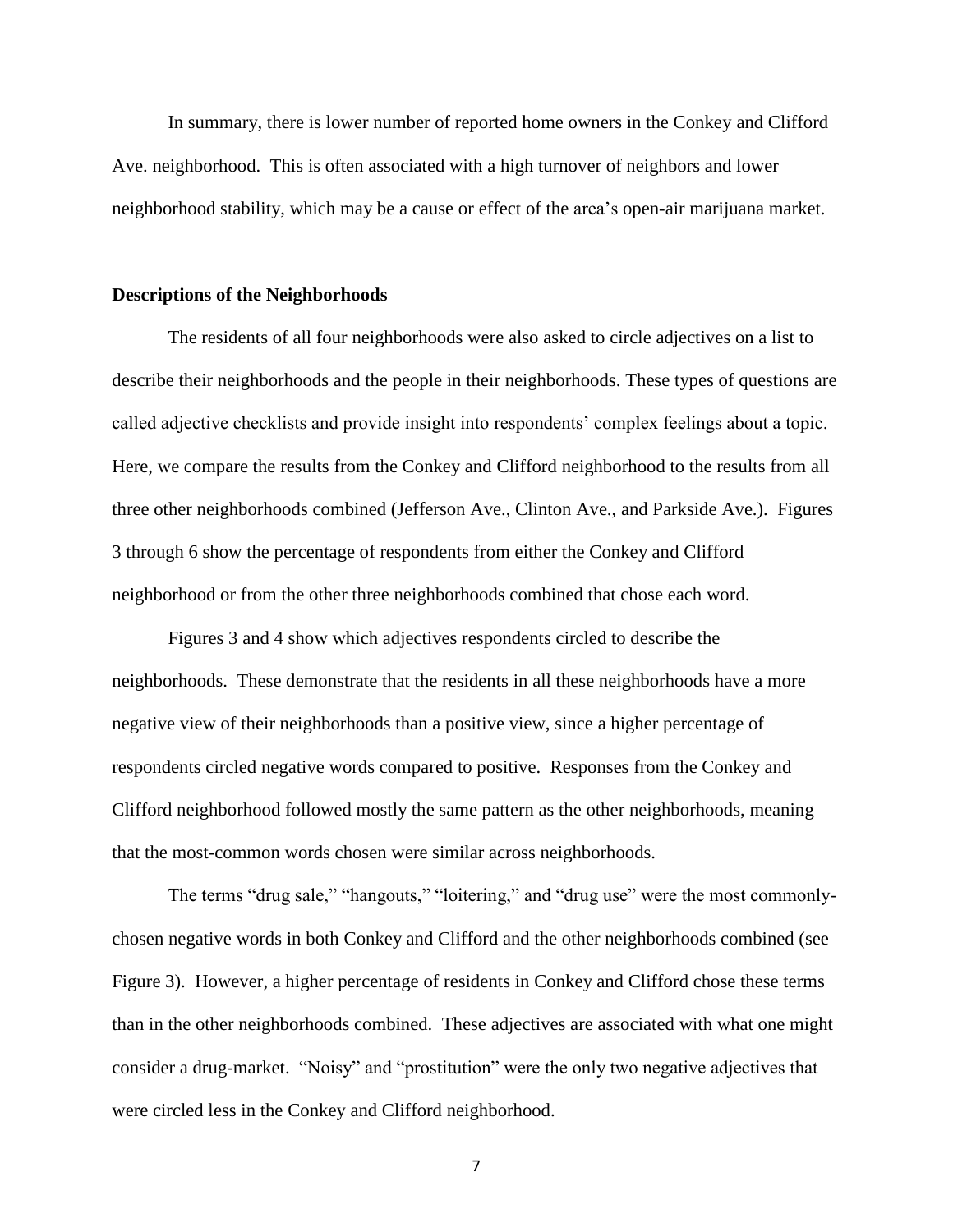Figure 4 shows the positive adjectives chosen by respondents. "Friendly" was by far the adjective chosen by the largest percentage of people in both Conkey and Clifford and other neighborhoods. The Conkey and Clifford neighborhood was also commonly described as happy, safe, and clean. For the other neighborhoods combined, the most common positive terms were "affordable," "neighborly," and "clean." Overall, a higher percentage of people in the other three neighborhoods combined chose all of the words besides happy and safe compared to the Conkey and Clifford neighborhood.

Across all neighborhoods, residents felt their neighborhoods were more "good" than dangerous. More people thought there was a strong police presence compared to weak presence;





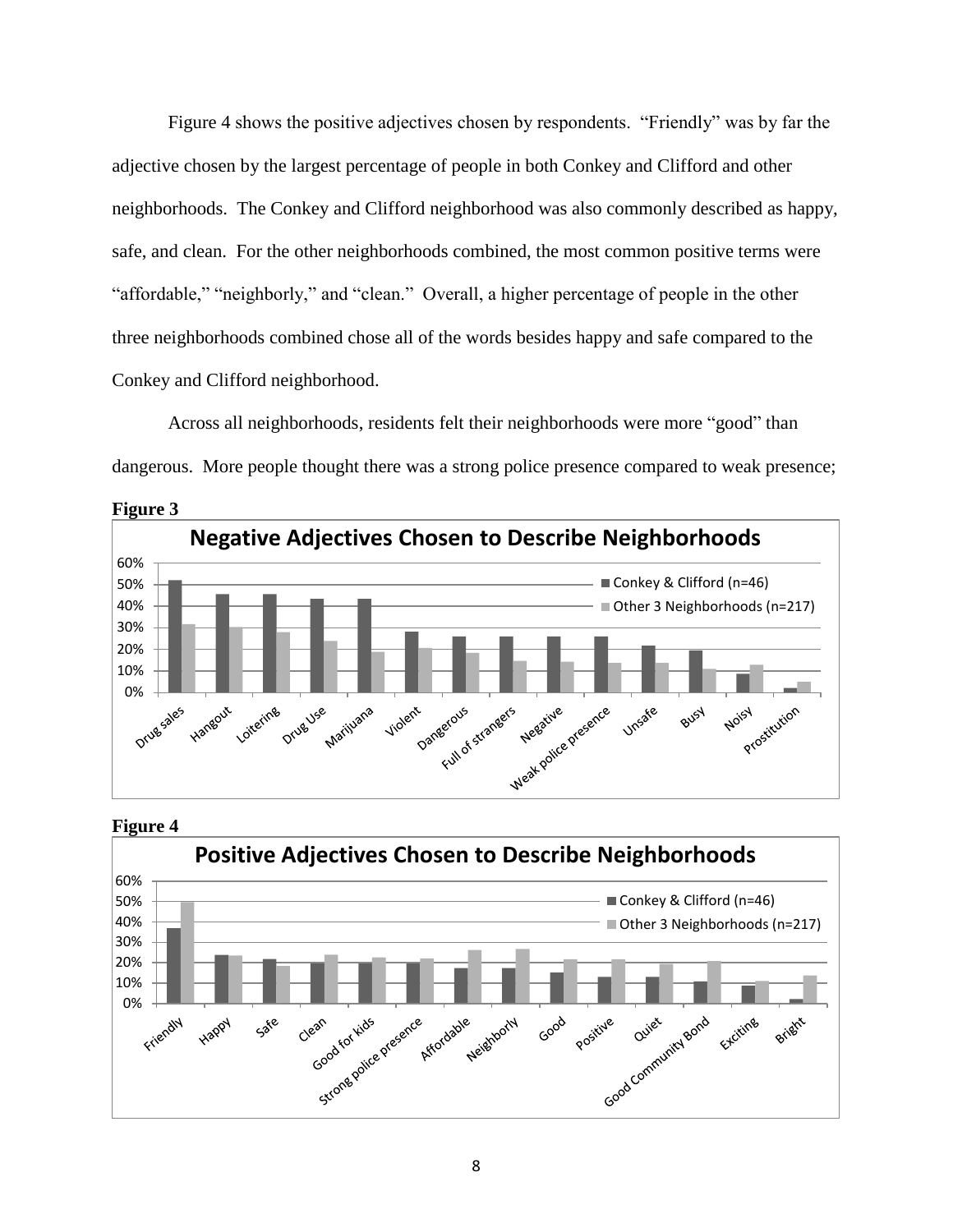more people thought it was neighborly compared to "full of strangers." Residents did indicate that their neighborhoods were more quiet than noisy. Overall, Figures 3 and 4 show that the majority of the people who live within in these four neighborhoods have a slightly negative view of their neighborhood than a positive view. The negative adjectives that were circled by the residents might demonstrate the activities of an operational drug-market, particularly in the Conkey and Clifford neighborhood.

Residents were also asked to circle all the adjectives that describe the people who live in their neighborhoods. Figures 5 and 6 show these results, comparing the Conkey and Clifford neighborhood results to the results from the other three neighborhoods combined.







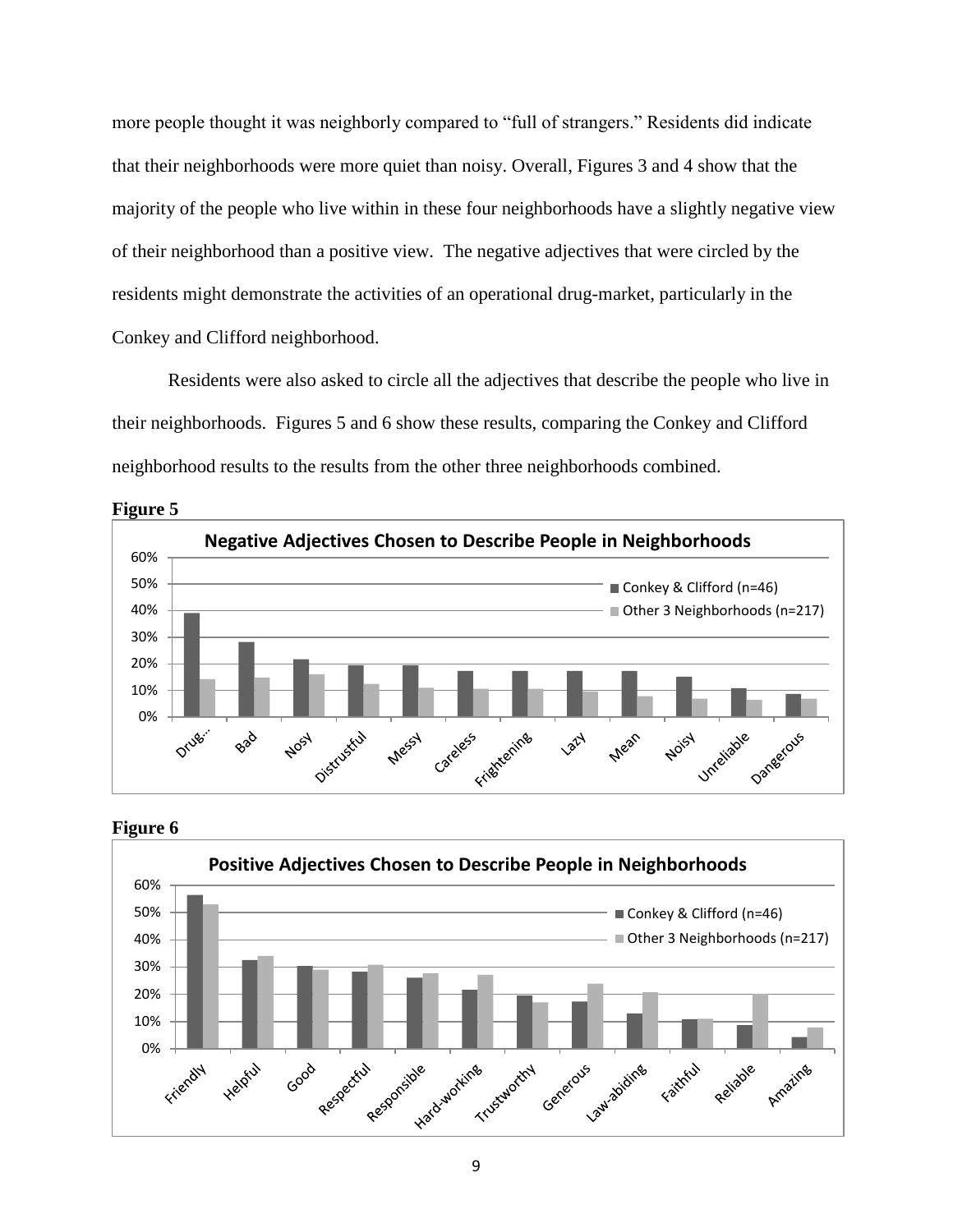Figure 5 shows the negative adjectives. The most commonly circled negative adjectives among all four neighborhoods were drug dealer, bad, nosy, and distrustful. A much higher percentage of Conkey and Clifford respondents circled the words "drug dealer" and "bad" to describe the people in their neighborhood than in the other neighborhoods combined. In fact, a higher percentage of Conkey and Clifford respondents circled every negative word than residents from other neighborhoods.

Nonetheless, comparing Figure 5 to Figure 6, a higher percentage of respondents in every neighborhood, including Conkey and Clifford, circled positive words than negative words. The adjective "friendly" was circled by far the most, followed by helpful, good, and respectful. Conkey and Clifford residents chose positive words less often than residents in other areas, except for friendly, good, and trustworthy. Despite these differences, residents, including those in Conkey and Clifford, have a more positive feeling about their neighbors than negative.

Next, we examine how many more positive adjectives respondents circled than negative. In these histograms (Figures 7 through 14), the numbers on the x axis show the difference between the number of positive and negative responses (i.e. number of positives responses minus the number of negative responses). The height of the bars show how many respondents answered in such a way to yield the number on the x axis.

Figures 7 through 10 show these histograms for how residents' chose words to describe their neighborhood. For the Parkside Avenue neighborhood, residents circled more positive adjectives than negative adjectives. The curve in the graph (Figure 10) represents a "Bell Curve", which means that there is a normal distribution of responses. Although, the graph represents a normal curve, the curve's center is shifted slightly positively. The mean is  $+1.11$ , meaning that, on average, residents circled one more positive word than negative. So, most Parkside Avenue area residents feel slightly positively about their neighborhood.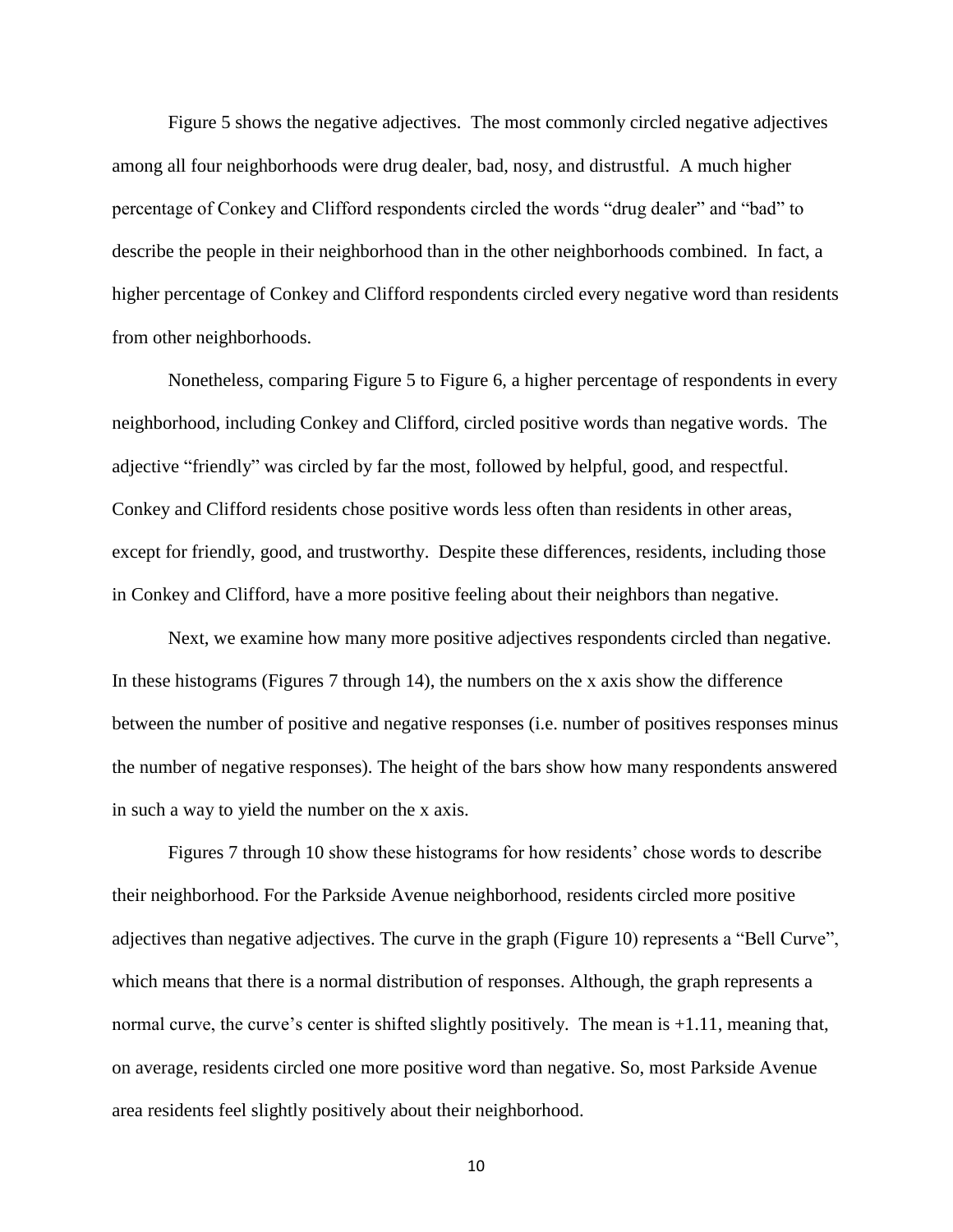# **Residents' Descriptions of their Neighborhoods**





**Figure 9 Figure 10** 

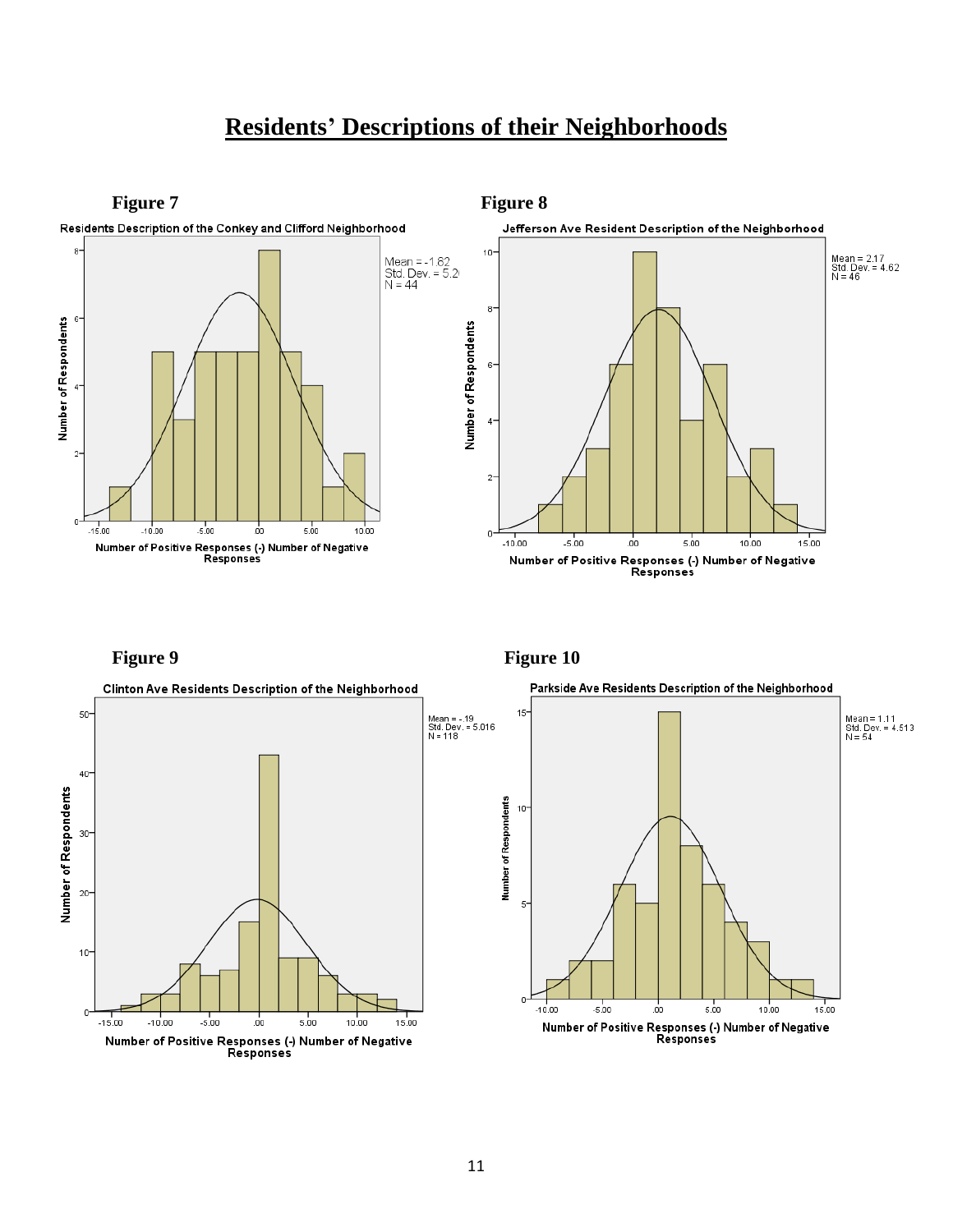Clinton Avenue residents circled almost the same number of positive and negative adjectives (see Figure 9). The curve approximates a "Bell Curve", which means that there is a normal distribution of the negative and positive response neighborhood. The curve's center is shifted slightly very negatively, with a mean of -0.19. Thus, most Clinton Ave. residents feel slightly negatively, but mostly neutral, about their neighborhood.

Jefferson Ave. residents (Figure 8) circled more positive adjectives than negative, yielding a mean of +2.17, which means that residents on average circled two more positive adjectives than negative. The distribution in the graph represents a skewed curve, with a larger number of responses to the right (positive responses).

The Conkey and Clifford neighborhood responses represent a skewed curve also (see Figure 7), but this time with a larger number of responses to the left (negative responses). The mean is -1.82, the lowest of all the neighborhoods studied, meaning that respondents circled nearly two more negative words than positive words. Therefore, people in the Conkey and Clifford Ave. neighborhood have a more negative view of the neighborhood. In contrast, Clinton Ave. residents were mostly neutral, and residents in the Jefferson Avenue neighborhood and the Parkside Ave. neighborhood view their neighborhoods positively.

Hence, the negative view of residents in the Conkey and Clifford area gives valuable insight into the issues within the neighborhood. The negative view might be caused by the ongoing issues surrounding the open-air marijuana market in their area, or other negative factors may contribute to the continuation of the market. It is clear from the list of concerns residents made that drug activity in the area is a top concern.

We now look at how respondents felt about the people in their neighborhoods. Figures 11 through 14 display the histograms for each neighborhood. Again, the x axis represents the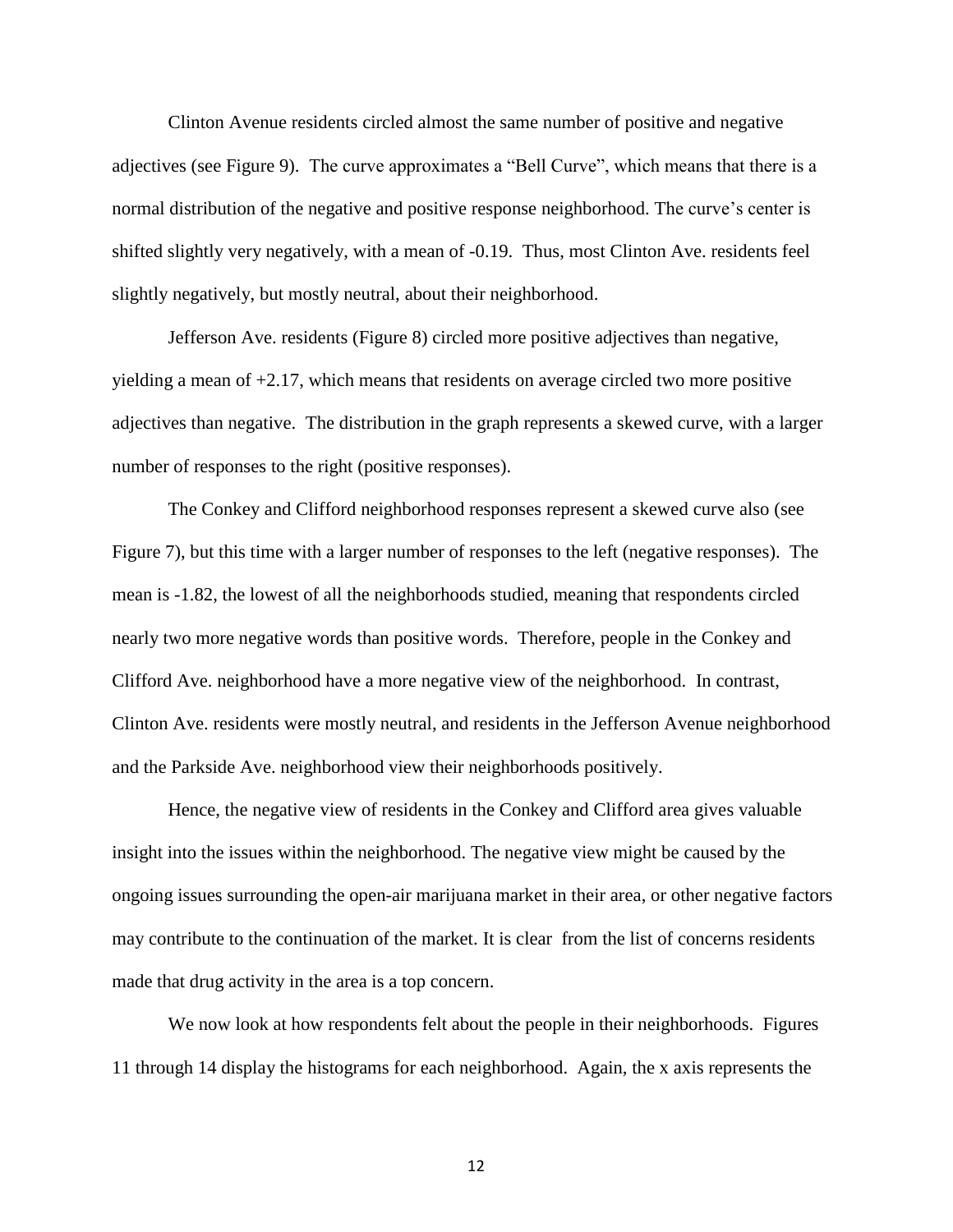number of positive adjectives people circled minus the number of negative adjectives circled. The height of the bars (the y axis) shows how many people circled that number of positive minus negative adjectives.

For Parkside Ave. residents (Figure 14), the distribution in the graph represents a negatively skewed curve, which means that there is a larger number of responses to the right (positive responses). The mean is  $+2.20$ , which represents that the residents on average, circled two more positive words than negative. The responses from Clinton Ave. residents also show a negatively skewed curve, meaning there are more positive responses than negative (Figure 13). Overall, the mean for Clinton Ave. (+1.57) is slightly less than Parkside Ave. Jefferson Ave. residents were slightly more neutral but still positive overall. The curve in Figure 12 is not skewed, which means there is an even distribution of negative and positive responses. Jefferson Ave. residents generally circled 1 or 2 more positive words than negative (mean  $= +1.65$ ). So, most Jefferson Ave. residents feel positively overall about their neighborhood. Respondents from the Conkey and Clifford neighborhood were more neutral than the other neighborhoods (Figure 11). Their responses create a negatively skewed curve, with a larger number of responses to the right (positive responses). The mean is +0.41 which represents a somewhat positive view of the people in the neighborhood.

Thus, while Conkey and Clifford respondents viewed the people in their neighborhood slightly positively, residents in all other neighborhoods had more positive responses. For all neighborhoods, respondents seemed to feel more positively about the people in their neighborhoods than the neighborhoods themselves. One explanation may be that residents in all four neighborhoods could be possibility speaking about just their favorite neighbors when responding about the people and not the community as a whole.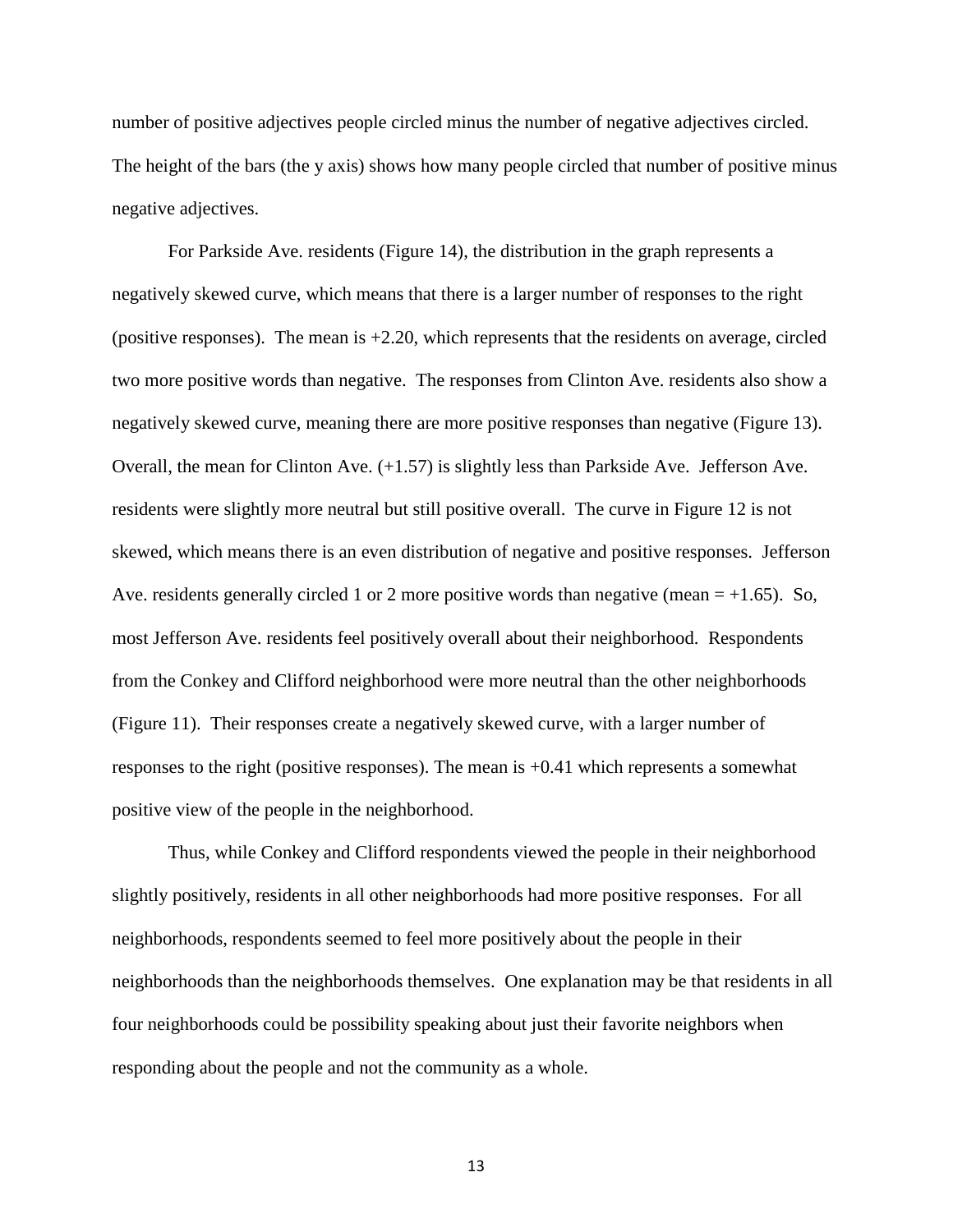## **Residents Description of the People in their Neighborhood**











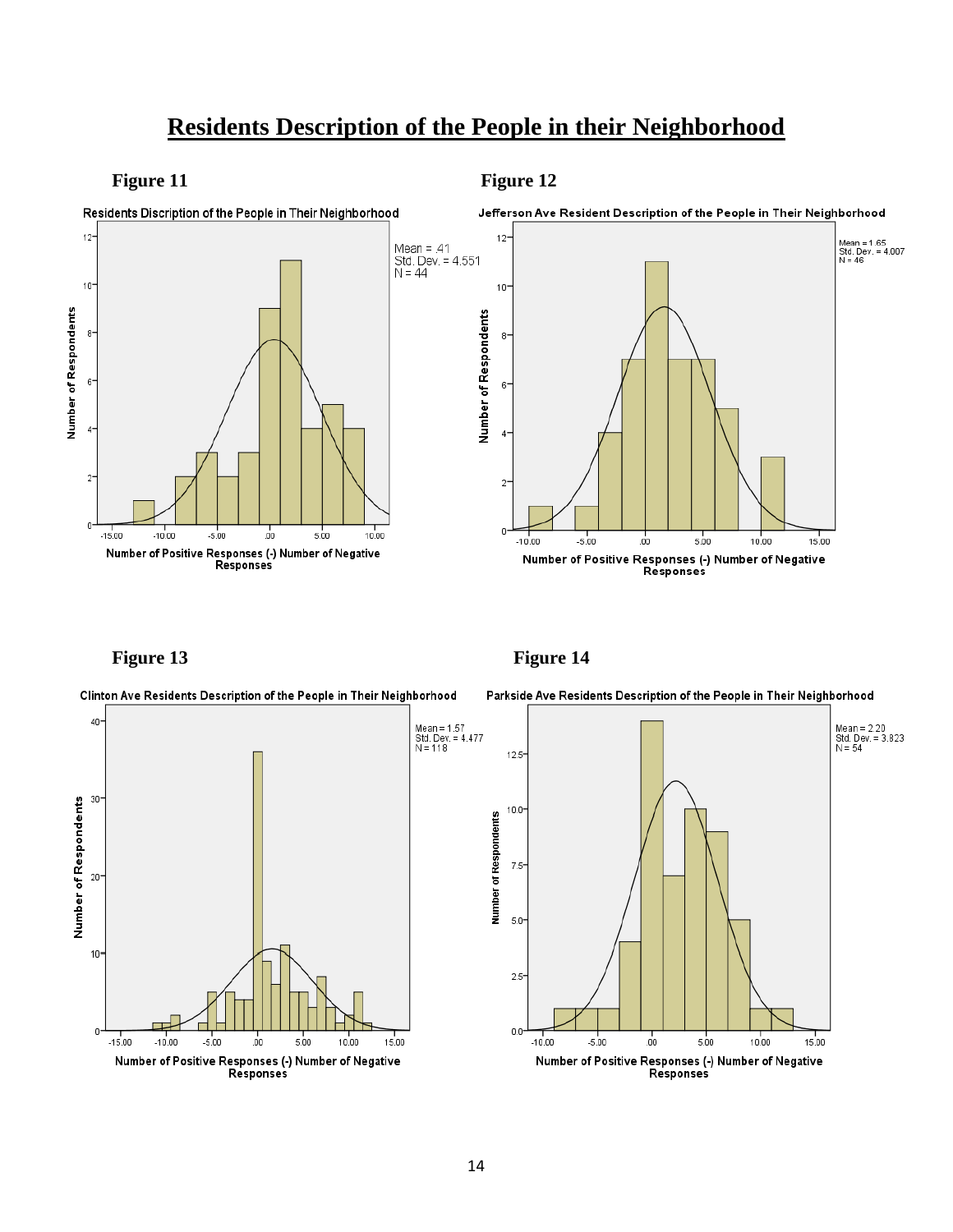## **Residents' Concerns**

Residents were also asked to list the top three concerns they had about their neighborhoods. Table 1 below shows the residents' highest-ranked concerns for each neighborhood, in order of the total most common concerns. For the purposes of this analysis, the variable "Drug Activity" describes all related responses such as drug dealers, drugs, drugs use, and drug sales. The category "Drama" describes issues that residents see between neighbors but are not involved in, and the category "Crime (in General)" describes any crime.

|                             |                                     |               | Survey Location                     |                           |                             |                            |        |
|-----------------------------|-------------------------------------|---------------|-------------------------------------|---------------------------|-----------------------------|----------------------------|--------|
|                             |                                     |               | Conkey<br>and<br>Clifford<br>$N=44$ | Parkside<br>Ave<br>$N=54$ | Clinton<br>Ave<br>$N = 118$ | Jefferson<br>Ave<br>$N=46$ | Total  |
|                             | <b>Drug Activity</b>                | %             | 75.0%                               | 9.3%                      | 39.2%                       | 12.5%                      | 32.7%  |
|                             | Unsupervised or<br>problematic kids | %             | 0.0%                                | 11.6%                     | 13.4%                       | 9.4%                       | 10.7%  |
|                             | Speeding                            | $\%$          | 8.3%                                | 11.6%                     | 8.2%                        | 12.5%                      | 9.7%   |
|                             | Crime (in general)                  | %             | 0.0%                                | 4.7%                      | 7.2%                        | 9.4%                       | 6.1%   |
|                             | Safety                              | $\%$          | 0.0%                                | 11.6%                     | 4.1%                        | 0.0%                       | 4.6%   |
|                             | Violence                            | $\%$          | 4.2%                                | 7.0%                      | 2.1%                        | 6.3%                       | 4.1%   |
|                             | <b>Noise</b>                        | $\%$          | 4.2%                                | 4.7%                      | 3.1%                        | 6.3%                       | 4.1%   |
|                             | Shootings                           | %             | 0.0%                                | 2.3%                      | 4.1%                        | 6.3%                       | 3.6%   |
| If yes, what                | <b>Break</b> ins                    | $\%$          | 0.0%                                | 7.0%                      | 0.0%                        | 9.4%                       | 3.1%   |
| are your top<br>3 concerns? | <b>Cleanliness</b>                  | $\%$          | 4.2%                                | 2.3%                      | 1.0%                        | 9.4%                       | 3.1%   |
| (1st)                       | Vacant homes                        | $\%$          | 0.0%                                | 2.3%                      | 4.1%                        | 3.1%                       | 3.1%   |
|                             | Location                            | %             | 0.0%                                | 0.0%                      | 5.2%                        | 0.0%                       | 2.6%   |
|                             | Fighting                            | $\frac{0}{0}$ | 0.0%                                | 2.3%                      | 2.1%                        | 3.1%                       | 2.0%   |
|                             | People hanging out/<br>loitering    | $\%$          | 4.2%                                | 0.0%                      | 2.1%                        | 3.1%                       | 2.0%   |
|                             | Lack of police<br>presence          | $\%$          | 0.0%                                | 7.0%                      | 0.0%                        | 3.1%                       | 2.0%   |
|                             | Corner stores                       | $\%$          | 0.0%                                | 2.3%                      | 1.0%                        | 3.1%                       | 1.5%   |
|                             | Robberies                           | $\%$          | 0.0%                                | 4.7%                      | 0.0%                        | 0.0%                       | 1.0%   |
|                             | Drama                               | %             | 0.0%                                | 2.3%                      | 0.0%                        | 3.1%                       | 1.0%   |
|                             | Gangs                               | $\%$          | 0.0%                                | 4.7%                      | 0.0%                        | 0.0%                       | 1.0%   |
|                             | Guns                                | %             | 0.0%                                | 2.3%                      | 0.0%                        | 0.0%                       | .5%    |
|                             | Communication                       | $\%$          | 0.0%                                | 0.0%                      | 1.0%                        | 0.0%                       | .5%    |
|                             | Homeless people                     | %             | 0.0%                                | 0.0%                      | 1.0%                        | 0.0%                       | .5%    |
|                             | Outsiders                           | $\%$          | 0.0%                                | 0.0%                      | 1.0%                        | 0.0%                       | .5%    |
|                             | Total                               | Count         | 24                                  | 43                        | 97                          | 32                         | 196    |
|                             |                                     | $\%$          | 100.0%                              | 100.0%                    | 100.0%                      | 100.0%                     | 100.0% |

**Table 1**: **Residents Top Concern in the Studied Neighborhoods (2013)**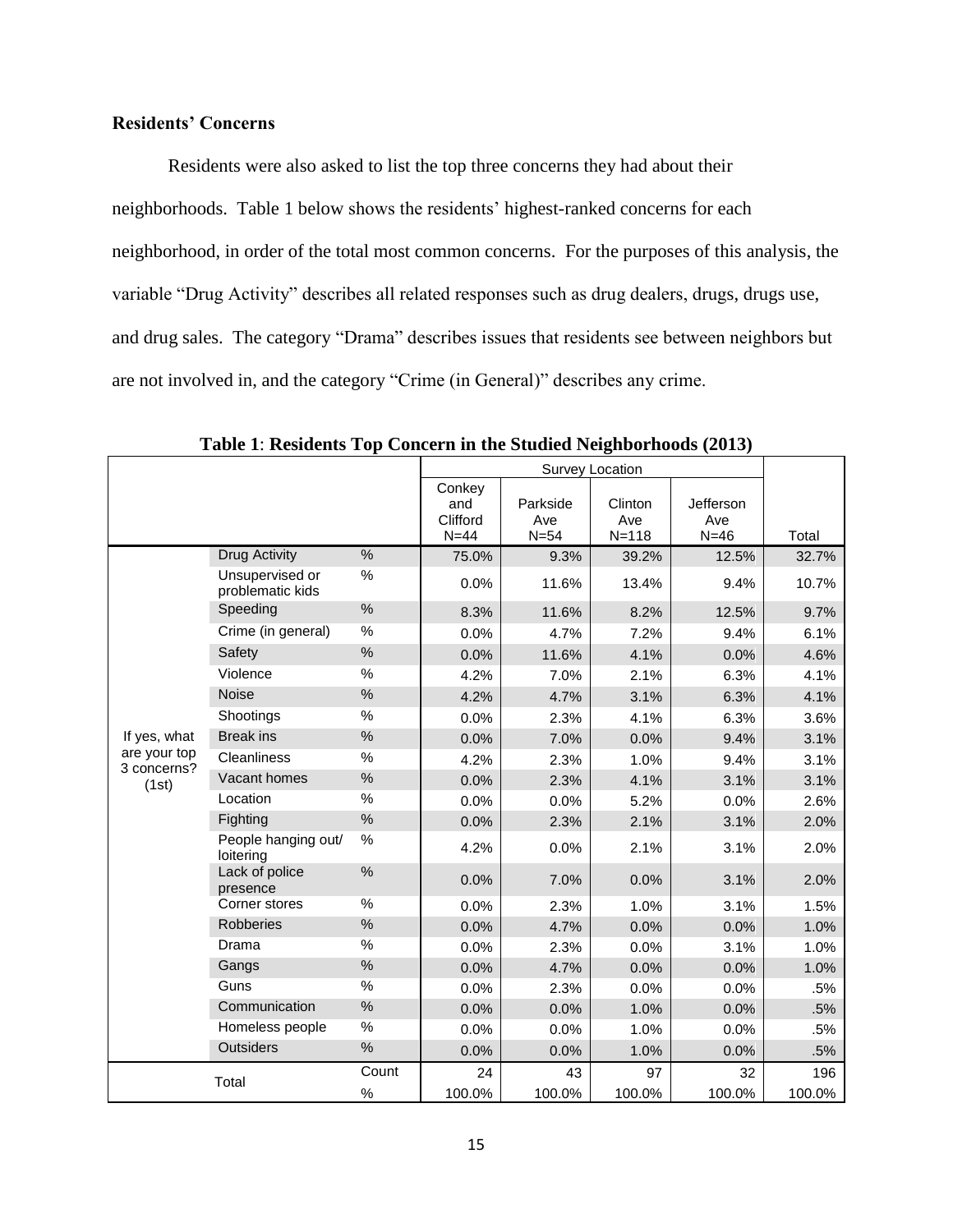Table 1 shows that more residents in Conkey and Clifford are concerned about drug activity (75%) compared to the other neighborhoods (Parkside Ave. 9.3%, Clinton Ave. 39.2%, Jefferson Ave. 12.5%). More residents in the Conkey and Clifford Ave neighborhood also reported people hanging out/loitering as a top concern compared to Parkside Avenue, Clinton Avenue, and Jefferson Avenue. However, a higher percentage of residents in the Parkside Avenue neighborhood reported violence as a top concern, compared to the other neighborhoods.

As a second concern, 21.1% of the residents in the Conkey and Clifford neighborhood reported people hanging out/loitering at a higher rate than residents in the other neighborhoods (9.7% in Parkside Avenue, 2.7% in Clinton Avenue, and 0% in Jefferson Ave). Residents in the Conkey and Clifford neighborhood also reported fighting (10.5%) and safety (15.8%) as their second-highest concerns compared to the other neighborhoods. Conkey and Clifford Avenue residents also reported vacant homes (5.3%) and violence (10.5%) as a second concern, more than the other neighborhoods.

 As a third concern, more residents in the Conkey and Clifford neighborhood (12.5%) reported cleanliness than the other neighborhoods (Parkside Ave= 5.9%, Clinton Ave= 10.3%, and Jefferson Ave= 9.1%). Also, 6.3% of residents in the Conkey and Clifford neighborhood and 9.1% of residents in the Jefferson Avenue neighborhood reported corner stores as a third concern, compared to 0% in Parkside Ave and Clinton Ave. Gangs is another concern that was reported by some residents of the Conkey and Clifford Ave. and Parkside Ave. neighborhoods, while no residents in the Clinton Ave. or Jefferson Ave. neighborhoods reported gangs as a third concern. Also, 12.5 % of residents in the Conkey and Clifford Ave neighborhood reported people hanging out/loitering as a third concern, which is once again higher than the compared neighborhoods (Parkside Ave =  $0\%$ , Clinton Ave =  $2.6\%$ , Jefferson Ave =  $0\%$ ). More Conkey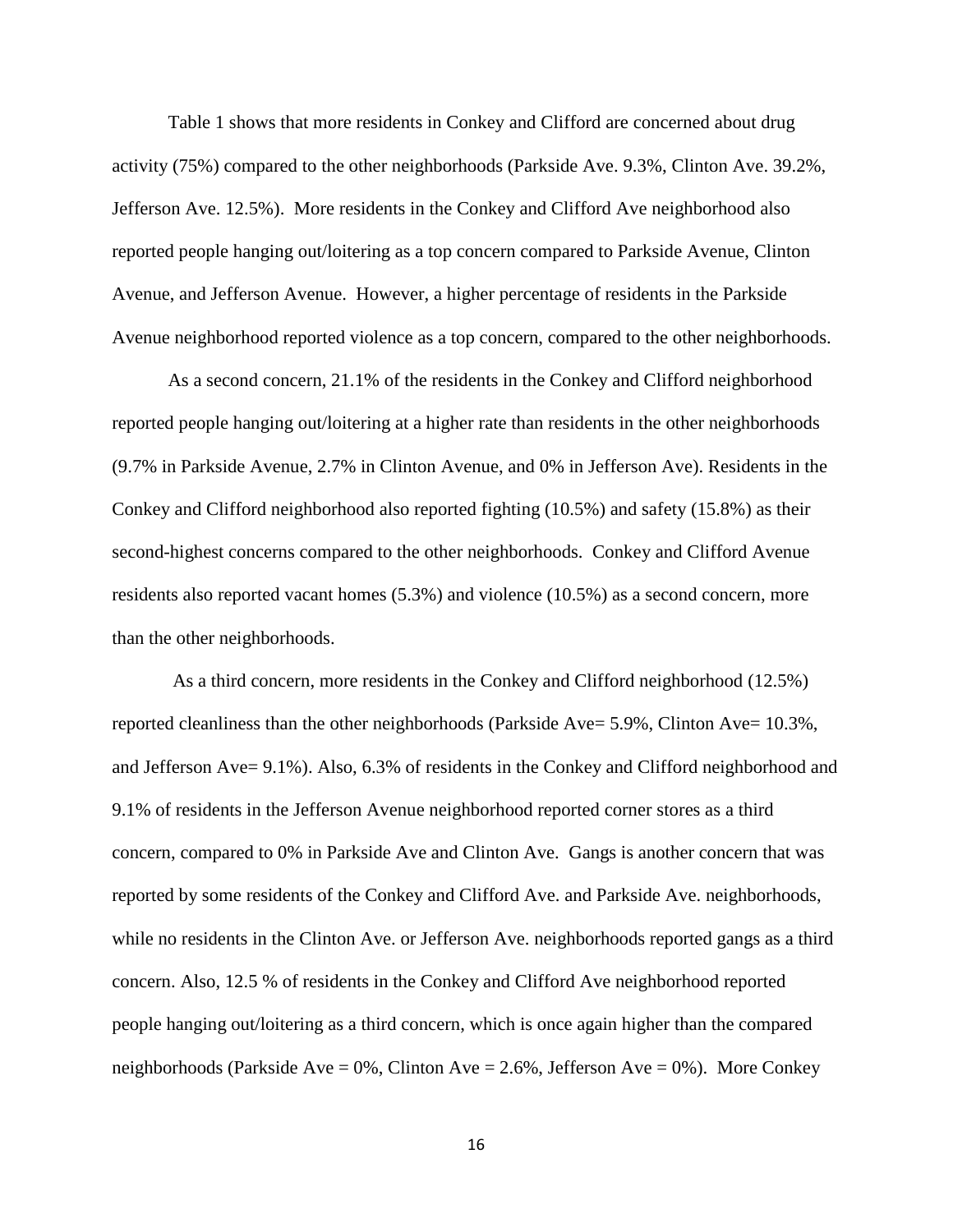and Clifford residents also reported violence (6.3%) and lighting in the area (6.3%) as a third concern, compared to the other neighborhoods.

Next, residents in the studied neighborhoods were asked to list the top three attributes they liked about their neighborhoods. Table 4 shows the residents' most-liked community attributes. Specifically, 8.3% of the residents in the Conkey and Clifford Avenue neighborhood reported cleanliness as something they liked, whereas residents in other neighborhoods rarely mentioned this, if at all. In contrast, none of the residents in the Conkey and Clifford Ave neighborhood reported quiet as something they most-liked, whereas this was much more commonly reported by residents in other neighborhoods. None of the residents in the Conkey and Clifford Avenue or Jefferson Avenue neighborhoods reported liking the safety of their neighborhood, compared to the 6.3% of residents in Parkside Avenue and 5.7% of residents in Clinton Avenue. Less than a quarter (16.7%) of residents reported liking the park in the Conkey and Clifford Avenue neighborhood. Also, 12.5% of residents in the Conkey and Clifford Avenue neighborhood liked the good community, compared to 6.3% of residents in Parkside Avenue, 3.8% of residents in the Clinton Avenue area, and 4.7% of residents in the Jefferson Ave neighborhood. None of the residents surveyed in the Conkey and Clifford neighborhood reported that their area being a convenient location as a most-liked attribute, whereas some residents in all other neighborhoods mentioned this.

For the residents' second highest-ranked positive attributes residents in the Conkey and Clifford neighborhood reported liking the diversity of their neighborhood (16.7%) and the activities for kids (5.6%) than in any other neighborhood. Once again, we see that none of the residents in the Conkey and Clifford Ave neighborhood reported it being a convenient location. Also, none of the Conkey and Clifford residents reported friendly neighbors here, compared to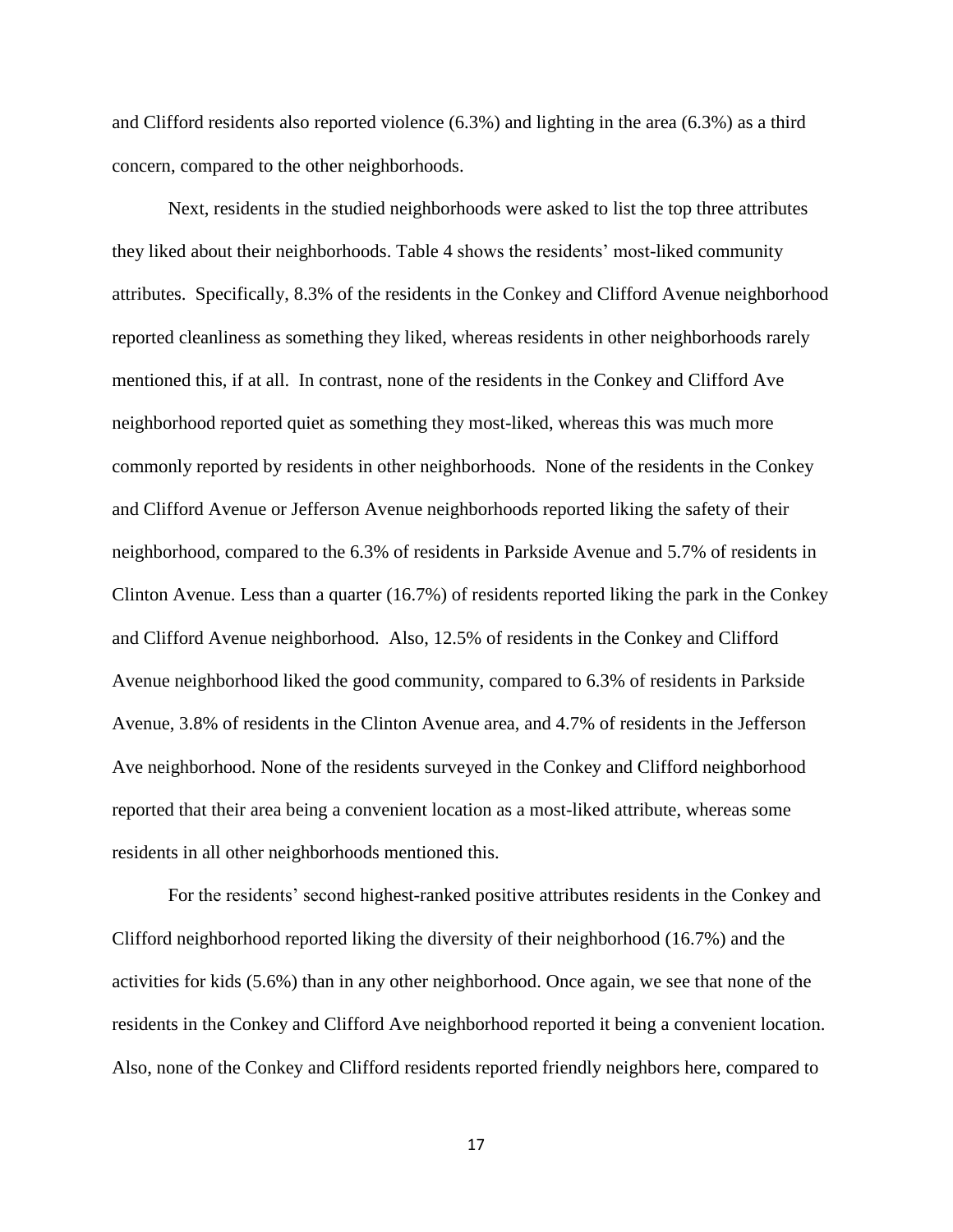|                              |                            |       | <b>Survey Location</b>    |                 |                |                  |        |
|------------------------------|----------------------------|-------|---------------------------|-----------------|----------------|------------------|--------|
|                              |                            |       | Conkey<br>and<br>Clifford | Parkside<br>Ave | Clinton<br>Ave | Jefferson<br>Ave | Total  |
| If yes, then                 | Quiet                      | %     | 0.0%                      | 16.7%           | 18.9%          | 34.9%            | 19.6%  |
| please list the<br>top three | Friendly neighbors         | %     | 16.7%                     | 25.0%           | 17.0%          | 9.3%             | 17.3%  |
| things (1st)                 | <b>Friendly people</b>     | %     | 16.7%                     | 8.3%            | 18.9%          | 11.6%            | 13.7%  |
|                              | Good community             | %     | 12.5%                     | 6.3%            | 3.8%           | 4.7%             | 6.0%   |
|                              | <b>Kids</b>                | $\%$  | 4.2%                      | 4.2%            | 11.3%          | 2.3%             | 6.0%   |
|                              | Park                       | %     | 16.7%                     | 4.2%            | 0.0%           | 4.7%             | 4.8%   |
|                              | <b>Convenient location</b> | %     | 0.0%                      | 6.3%            | 5.7%           | 4.7%             | 4.8%   |
|                              | Location                   | %     | 8.3%                      | 2.1%            | 3.8%           | 4.7%             | 4.2%   |
|                              | <b>Nice</b>                | $\%$  | 4.2%                      | 0.0%            | 5.7%           | 7.0%             | 4.2%   |
|                              | Peace and quiet            | %     | 4.2%                      | 6.3%            | 1.9%           | 4.7%             | 4.2%   |
|                              | safe                       | %     | 0.0%                      | 6.3%            | 5.7%           | 0.0%             | 3.6%   |
|                              | Affordable                 | ℅     | 0.0%                      | 4.2%            | 0.0%           | 4.7%             | 2.4%   |
|                              | Police in the area         | $\%$  | 0.0%                      | 4.2%            | 0.0%           | 4.7%             | 2.4%   |
|                              | Clean                      | ℅     | 8.3%                      | 0.0%            | 1.9%           | 0.0%             | 1.8%   |
|                              | <b>Activities</b>          | $\%$  | 0.0%                      | 4.2%            | 0.0%           | 0.0%             | 1.2%   |
|                              | Rec center                 | %     | 4.2%                      | 2.1%            | 0.0%           | 0.0%             | 1.2%   |
|                              | child-friendly             | $\%$  | 0.0%                      | 0.0%            | 3.8%           | 0.0%             | 1.2%   |
|                              | Schools nearby             | %     | 4.2%                      | 0.0%            | 0.0%           | 2.3%             | 1.2%   |
|                              | Neighborhood watch         | %     | 0.0%                      | 0.0%            | 1.9%           | 0.0%             | .6%    |
| Total                        |                            | Count | 24                        | 48              | 53             | 43               | 168    |
|                              |                            | %     | 100.0%                    | 100.0%          | 100.0%         | 100.0%           | 100.0% |

**Table 2**: **Residents Top Liked Feature in The Studied Neighborhoods (2013)**

8.6% in Parkside, 23.15% in Clinton, and 20.6% in Jefferson. None of the residents in the Conkey and Clifford Avenue neighborhood reported safety as a second most-liked attribute, while some residents in all the other neighborhoods mentioned this.

Regarding the residents' third most-liked attribute, 8.3% of residents in the Conkey and Clifford neighborhood reported convenient location as a third highest-ranked attribute of the area. The only neighborhood who listed convenience more than Conkey and Clifford was its neighbor, Clinton Avenue. More residents in Conkey and Clifford than in other neighborhoods listed activities, affordability, quiet, and stores as third-highest-ranked attributes. Another 8.3%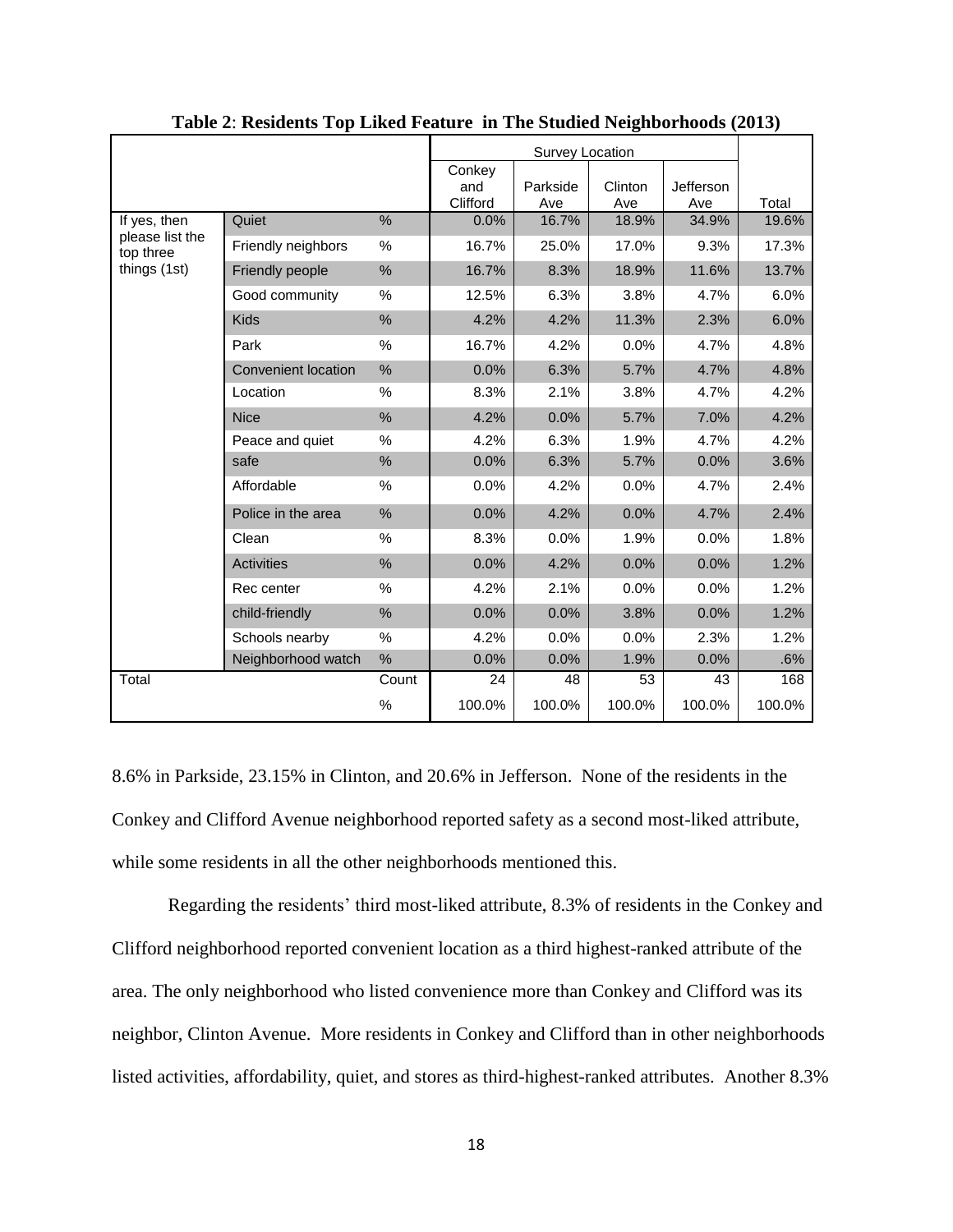of the residents in the Conkey and Clifford neighborhood reported liking the kids in the area, while no one in the other neighborhoods mentioned this as a third most-liked attribute. Safety was again not reported by any of the residents in the Conkey and Clifford neighborhood or in the Clinton Ave neighborhood, while it was mentioned mostly by Parkside residents and by some Jefferson Ave. residents.

Initiatives like Project HOPE aim to improve the quality of life in Conkey and Clifford and can use some of these results to inform their programming. Compared to other neighborhoods, Conkey and Clifford has an opportunity to positively use the park, which Project HOPE has done by holding family activities there. Such activities can help residents reclaim their neighborhood from those selling drugs and loitering. Strengthening community activities, the area's police presence, and the neighborhood watch may help residents feel safer as well.

Finally, the marijuana market there not only affects quality of life but economic development of the area. Residents reported liking the stores in the area, but many businesses are reluctant to do business in areas with high drug activity. Thus, there is an opportunity to provide businesses or non-profits with more support to open and maintain storefront businesses in the area. This could provide more positive activities and positive traffic in the area, potentially dissuading the marijuana market that has claimed so much of this community. Any such endeavors would need tangible and long-term support to be maintained, but residents would likely support economic improvements to their area.

### **Conclusion**

These findings show that the Conkey and Clifford Ave neighborhood does indeed face many challenges along with the open-air marijuana market that has been identified in the area.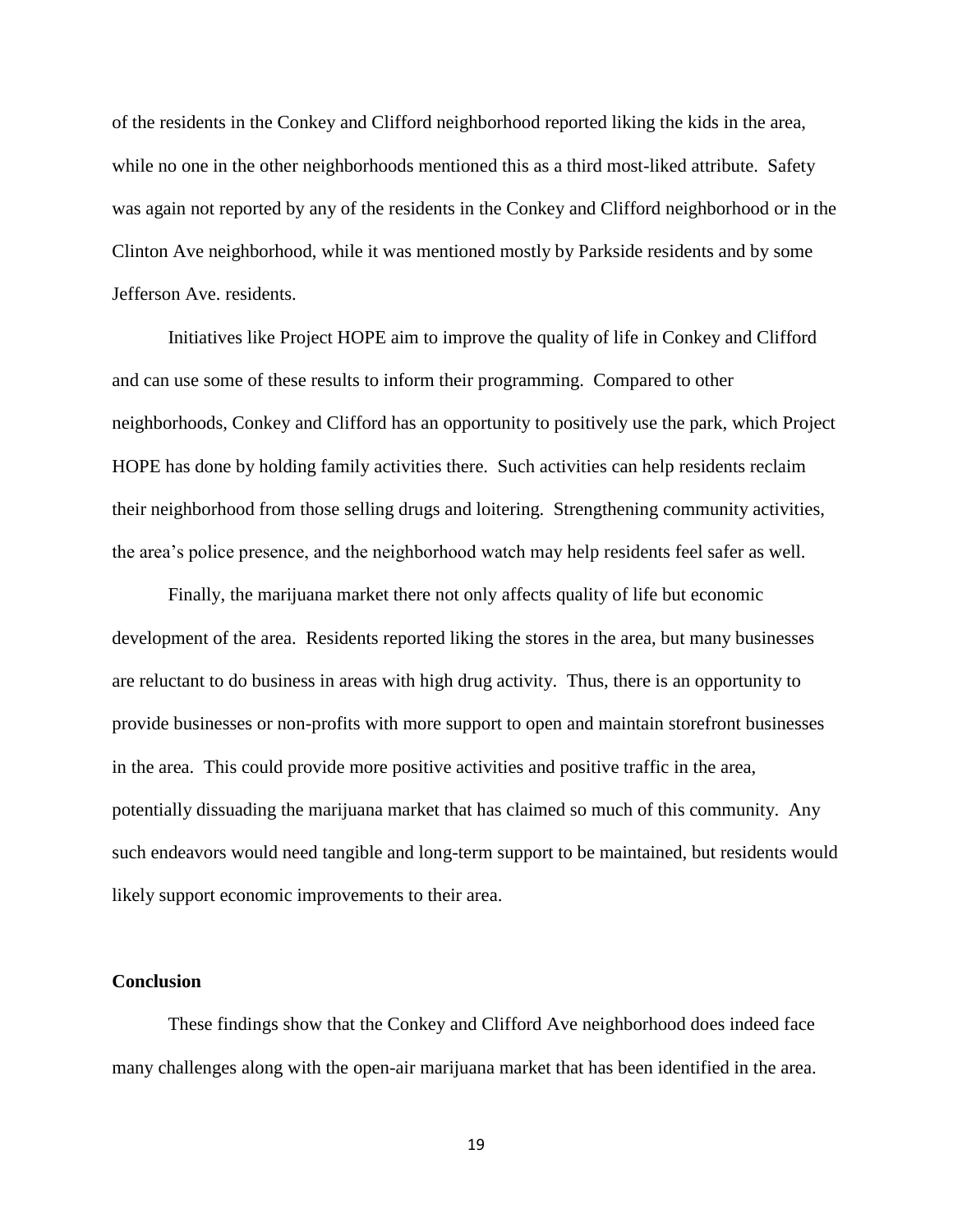The majority of Conkey and Clifford residents view their neighborhood negatively but have a positive view of the people who live in the neighborhood. However, they tend to feel more negatively about their neighborhood and neighbors than residents of the other surveyed neighborhoods. Fewer people in Conkey and Clifford live in the area for a long period of time compared to other neighborhoods, which may be explained by the pressures of the open-air marijuana market. This causes a high turnover of residents and lower neighborhood stability, which in turn, creates an environment for crime, drug sales, and drug use. Drug concerns were reported by a much higher percentage of Conkey and Clifford residents (75%) than the other three neighborhoods. The open-air marijuana market located in the Conkey and Clifford Avenue is affecting the way residents view their neighborhood. Thus, while each area shows a variety of issues, Conkey and Clifford Avenue seems to struggle more than others, perhaps because of the marijuana market.

While there are some aspects of the neighborhood that residents liked, there do seem to be several indicators that the quality of life in Conkey and Clifford is negatively affected by the drug market there, and Conkey and Clifford's challenges differ from other neighborhoods. This information can inform initiatives to help revitalize and reclaim this area, including and expanding on Project HOPE's efforts.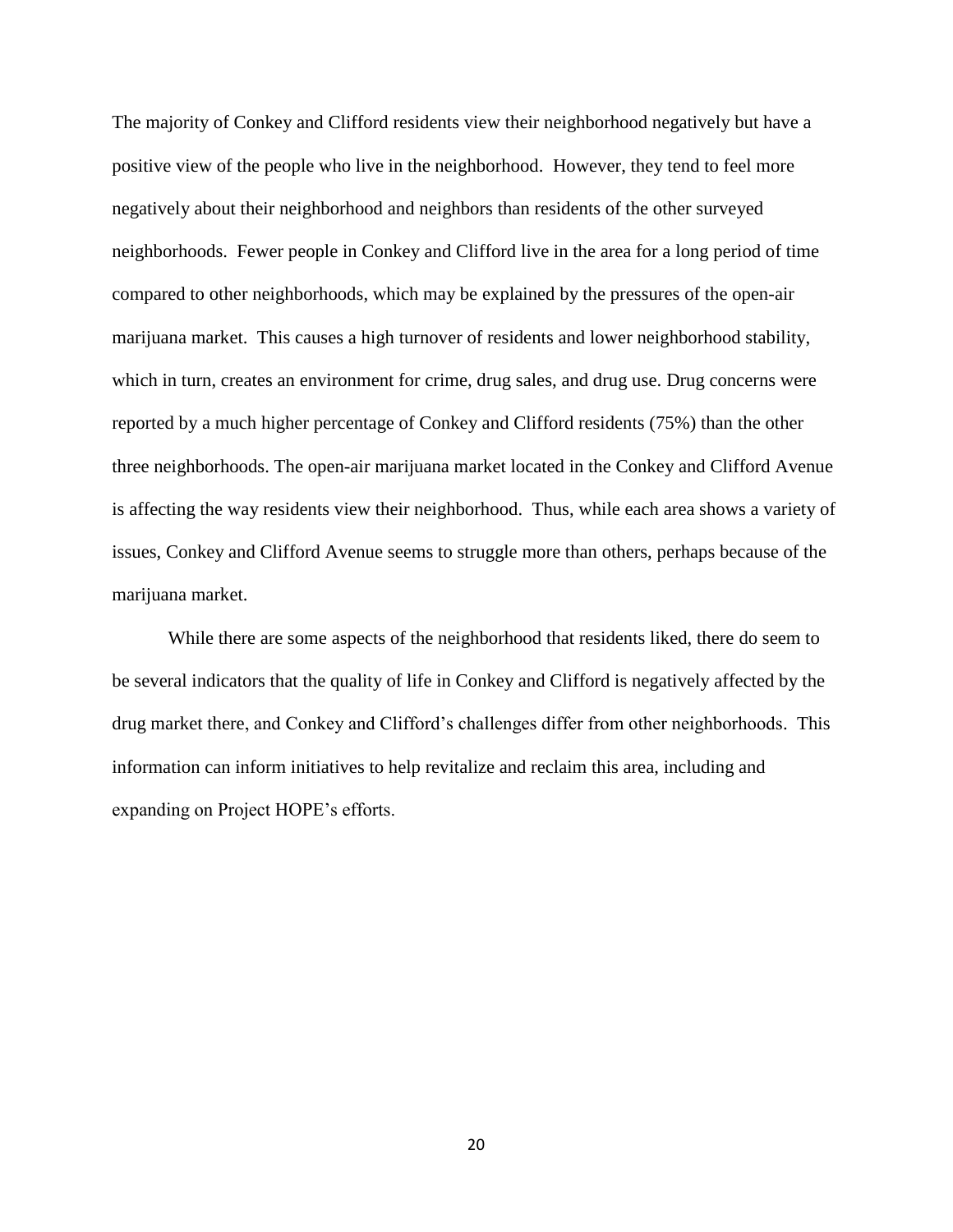# **Community Survey 2013**

# **Rochester Drug-Free Street Initiative**

# **Thesis Project Pedro Vazquez**

## **Use of Recreational Facilities/ Park at the Corner of Clifford and Conkey**

1. In the past 30 days, how often have you used the following:

| Once | <b>Several Times</b> | <b>Weekly</b> | <b>Daily</b> | <b>Never</b> |
|------|----------------------|---------------|--------------|--------------|
|      |                      |               |              |              |
|      |                      |               |              |              |
|      |                      |               |              |              |
|      |                      |               |              |              |
|      |                      |               |              |              |
|      |                      |               |              |              |
|      |                      |               |              |              |
|      |                      |               |              |              |

If you use other recreation centers or parks, which ones do you use?

2. Please circle all the adjectives that you think describe the park at the corner of Clifford and Conkey:

| Clean           | <b>Bright</b> | Exciting       | Dark           |
|-----------------|---------------|----------------|----------------|
| <b>Noisy</b>    | Unsafe        | Frightening    | Safe           |
| Spacious        | Convenient    | Welcoming      | Inconvenient   |
| Crowded         | Deserted      | Violent        | Cared for      |
| Family-friendly | <b>Boring</b> | Child-friendly | Waste of space |
| Messy           | Fun           | Rundown        | Useful         |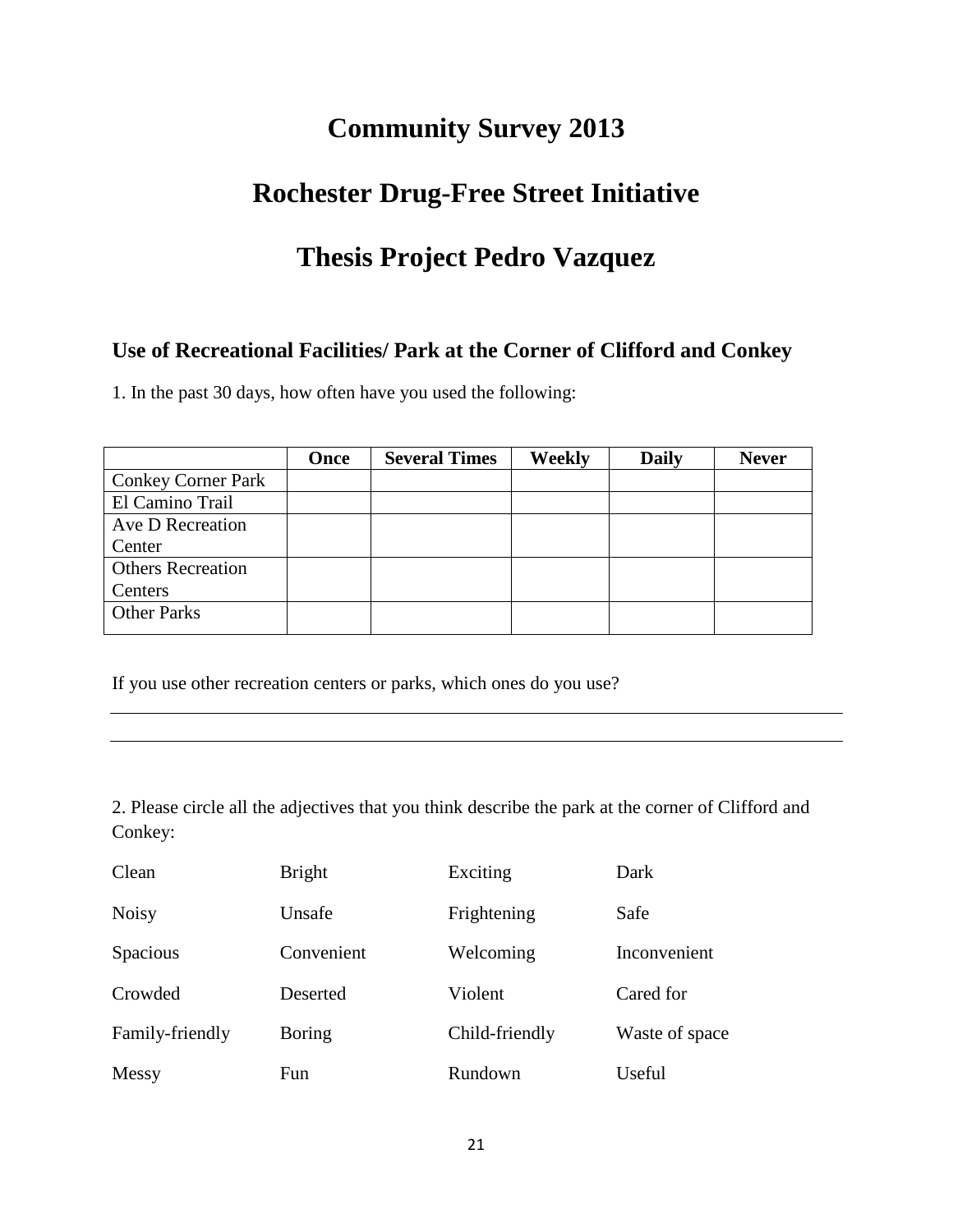## **Attitudes toward Neighborhood**

3. Please circle all the adjectives that apply to this neighborhood:

| Friendly                   | Marijuana  | Positive               | Exciting      |
|----------------------------|------------|------------------------|---------------|
| Full of strangers          | Neighborly | Strong police presence | Dangerous     |
| Safe                       | Happy      | Prostitution           | Good for kids |
| Loitering                  | Drug use   | Unsafe                 | Drug sales    |
| Clean                      | Affordable | Good community bond    | Good          |
| <b>Bright</b>              | Busy       | Hangout                | Negative      |
| Weak police presence Noisy |            | Quiet                  | Violent       |

4. Please circle all the adjectives that describe the people who live in your neighborhood:

| Friendly     | Unreliable  | Helpful     | Generous     |
|--------------|-------------|-------------|--------------|
| Dangerous    | Law abiding | Mean        | Bad          |
| Reliable     | Trustworthy | <b>Nosy</b> | Faithful     |
| Responsible  | Messy       | Respectful  | Careless     |
| Drug dealer  | Amazing     | Distrustful | Hard-working |
| <b>Noisy</b> | Frightening | Good        | Lazy         |

5. Do you think there are significant problems in the neighborhood?

 $Yes$ <sub>\_\_\_\_</sub>

 $No$ <sub>\_\_\_</sub>

If yes, what are the top three concerns?

1.\_\_\_\_\_\_\_\_\_\_\_\_\_\_\_\_\_\_\_ 2.\_\_\_\_\_\_\_\_\_\_\_\_\_\_\_\_\_\_\_\_ 3.\_\_\_\_\_\_\_\_\_\_\_\_\_\_\_\_\_\_\_\_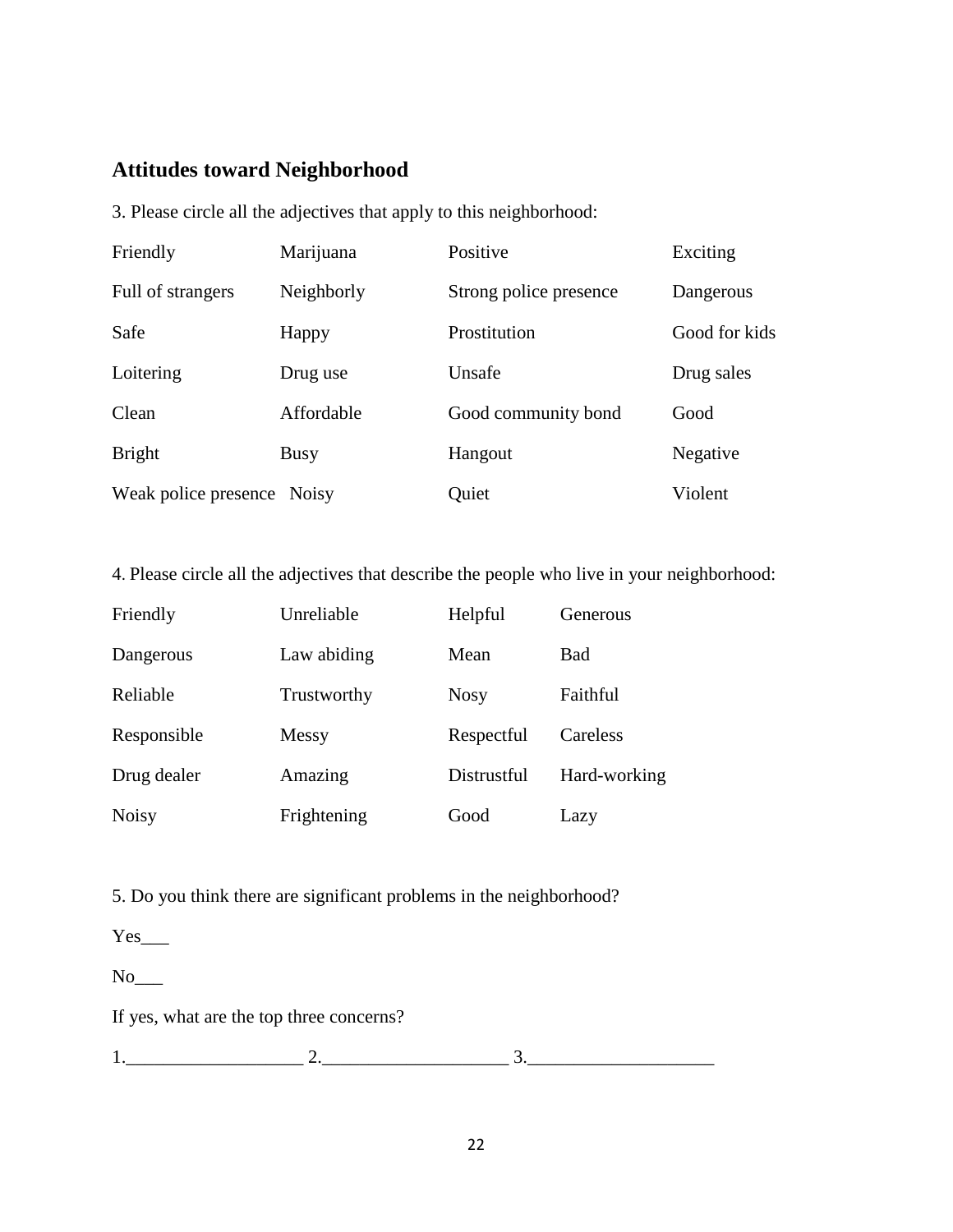6. Do you think there are really good things about the neighborhood?

Yes\_\_\_\_

 $No$ 

If yes, then please list the top three things

1.\_\_\_\_\_\_\_\_\_\_\_\_\_\_\_\_\_\_\_\_ 2.\_\_\_\_\_\_\_\_\_\_\_\_\_\_\_\_\_\_\_ 3.\_\_\_\_\_\_\_\_\_\_\_\_\_\_\_\_\_\_\_\_\_

## **Household and Respondent Demographics**

7. How old are you? \_\_\_\_\_\_

8. What gender are you? Male\_\_\_ Female\_\_\_

9. How long have you lived in the area? \_\_\_\_\_

10. Do you rent or own the home? \_\_\_\_\_\_